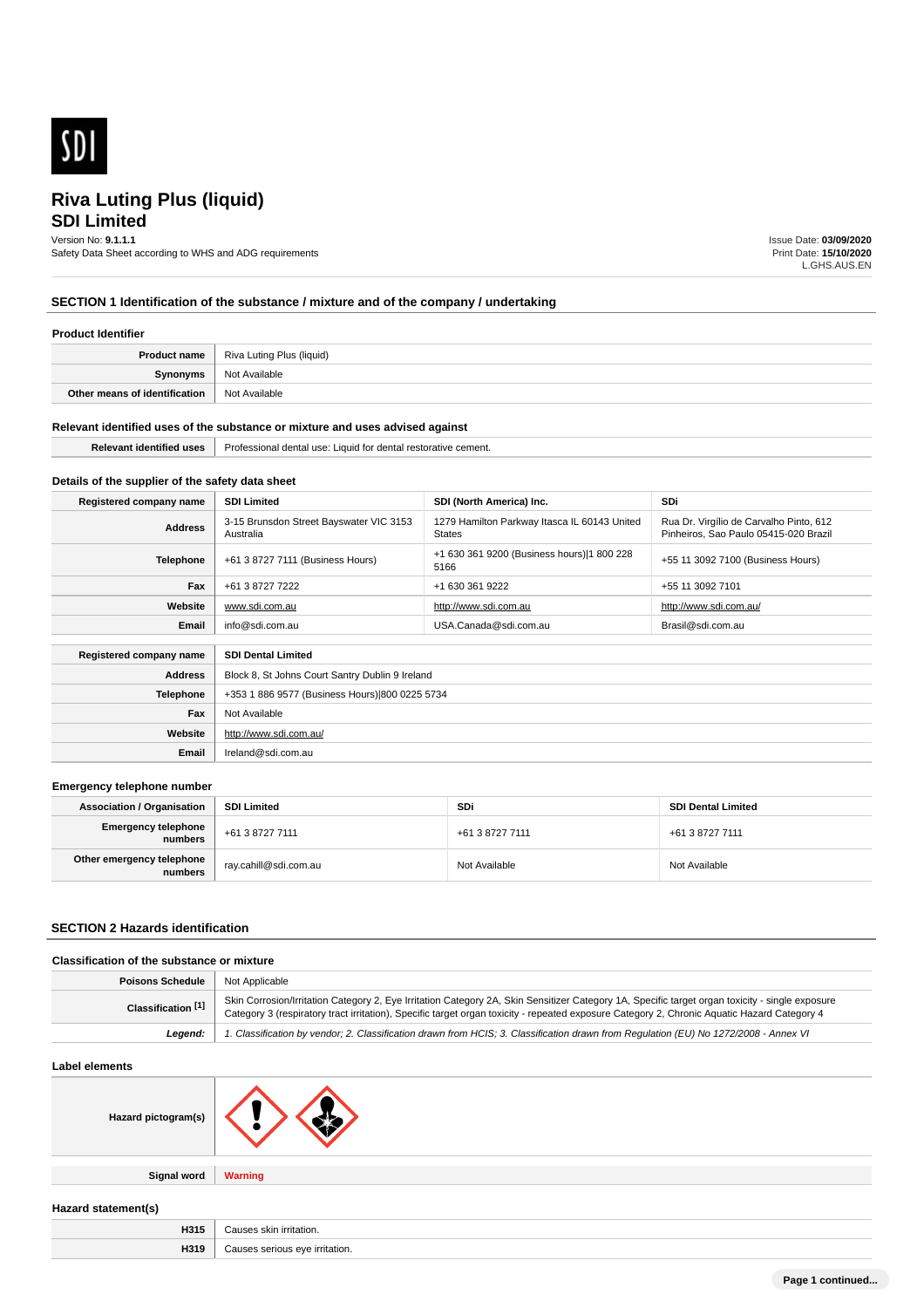| H317 | May cause an allergic skin reaction.                               |  |
|------|--------------------------------------------------------------------|--|
| H335 | May cause respiratory irritation.                                  |  |
| H373 | May cause damage to organs through prolonged or repeated exposure. |  |
| H413 | May cause long lasting harmful effects to aquatic life.            |  |

### **Precautionary statement(s) Prevention**

| P260             | Do not breathe mist/vapours/spray.                                         |
|------------------|----------------------------------------------------------------------------|
| P <sub>271</sub> | Use only outdoors or in a well-ventilated area.                            |
| P280             | Wear protective gloves/protective clothing/eye protection/face protection. |
| P273             | Avoid release to the environment.                                          |
| P272             | Contaminated work clothing should not be allowed out of the workplace.     |

### **Precautionary statement(s) Response**

| P321           | Specific treatment (see advice on this label).                                                                                   |
|----------------|----------------------------------------------------------------------------------------------------------------------------------|
| P362           | Take off contaminated clothing and wash before reuse.                                                                            |
| P302+P352      | IF ON SKIN: Wash with plenty of water.                                                                                           |
| P305+P351+P338 | IF IN EYES: Rinse cautiously with water for several minutes. Remove contact lenses, if present and easy to do. Continue rinsing. |
| P312           | Call a POISON CENTER or doctor/physician if you feel unwell.                                                                     |
| P333+P313      | If skin irritation or rash occurs: Get medical advice/attention.                                                                 |
| P337+P313      | If eye irritation persists: Get medical advice/attention.                                                                        |
| P304+P340      | IF INHALED: Remove victim to fresh air and keep at rest in a position comfortable for breathing.                                 |

### **Precautionary statement(s) Storage**

| _____                      |                                                                       |
|----------------------------|-----------------------------------------------------------------------|
| <b>P405</b>                |                                                                       |
| <b>DANS</b> . D222<br>7.5. | Sto<br>a well-ventilated place.<br>↑tightly closed.<br>Koon containor |

### **Precautionary statement(s) Disposal**

**P501** Dispose of contents/container to authorised hazardous or special waste collection point in accordance with any local regulation.

### **SECTION 3 Composition / information on ingredients**

### **Substances**

See section below for composition of Mixtures

### **Mixtures**

| <b>CAS No</b> | %[weight] | Name                                  |
|---------------|-----------|---------------------------------------|
| 868-77-9      | $10 - 25$ | 2-hydroxyethyl methacrylate           |
| 52628-03-2    | $15 - 20$ | 2-hydroxyethyl methacrylate phosphate |
| 9003-01-4     | $5 - 15$  | acrylic acid homopolymer              |
| 1830-78-0     | $5 - 10$  | givcerol dimethacrvlate               |
| 87-69-4       | $1 - 5$   | tartaric acid                         |

## **SECTION 4 First aid measures**

### **Description of first aid measures**

| <b>Eye Contact</b>  | If this product comes in contact with eyes:<br>▶ Wash out immediately with water.<br>If irritation continues, seek medical attention.<br>Removal of contact lenses after an eye injury should only be undertaken by skilled personnel.                                                                                                                                                                                                                                                            |
|---------------------|---------------------------------------------------------------------------------------------------------------------------------------------------------------------------------------------------------------------------------------------------------------------------------------------------------------------------------------------------------------------------------------------------------------------------------------------------------------------------------------------------|
| <b>Skin Contact</b> | If skin or hair contact occurs:<br>Flush skin and hair with running water (and soap if available).<br>Seek medical attention in event of irritation.                                                                                                                                                                                                                                                                                                                                              |
| Inhalation          | If fumes or combustion products are inhaled remove from contaminated area.<br>Lay patient down. Keep warm and rested.<br>▶ Prostheses such as false teeth, which may block airway, should be removed, where possible, prior to initiating first aid procedures.<br>Apply artificial respiration if not breathing, preferably with a demand valve resuscitator, bag-valve mask device, or pocket mask as trained.<br>Perform CPR if necessary.<br>Transport to hospital, or doctor, without delay. |
| Ingestion           | Immediately give a glass of water.<br>First aid is not generally required. If in doubt, contact a Poisons Information Centre or a doctor.<br>Seek medical attention.                                                                                                                                                                                                                                                                                                                              |

**Indication of any immediate medical attention and special treatment needed**

Treat symptomatically.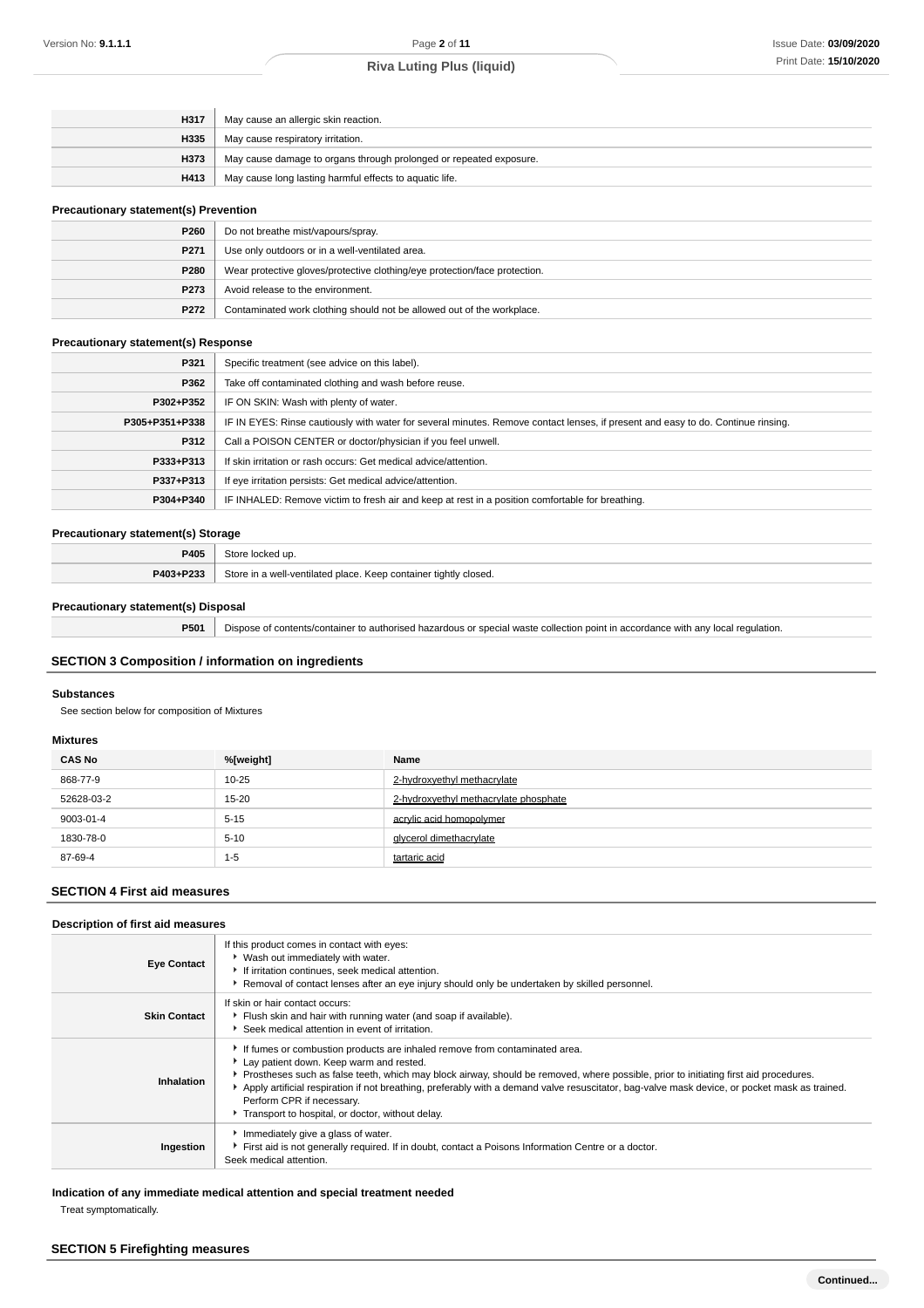### **Extinguishing media**

- Foam.
- Dry chemical powder.
- BCF (where regulations permit).
- ▶ Carbon dioxide.
- Water spray or fog Large fires only.

### **Special hazards arising from the substrate or mixture**

| <b>Fire Incompatibility</b> | None known. |
|-----------------------------|-------------|
|-----------------------------|-------------|

| <b>Advice for firefighters</b> |                                                                                                                                                                                                                                                                                                                                                                                                                                                                                                                                                 |
|--------------------------------|-------------------------------------------------------------------------------------------------------------------------------------------------------------------------------------------------------------------------------------------------------------------------------------------------------------------------------------------------------------------------------------------------------------------------------------------------------------------------------------------------------------------------------------------------|
| <b>Fire Fighting</b>           | Alert Fire Brigade and tell them location and nature of hazard.<br>• Wear breathing apparatus plus protective gloves.<br>▶ Prevent, by any means available, spillage from entering drains or water courses.<br>Use water delivered as a fine spray to control fire and cool adjacent area.<br>DO NOT approach containers suspected to be hot.<br>Cool fire exposed containers with water spray from a protected location.<br>If safe to do so, remove containers from path of fire.<br>Equipment should be thoroughly decontaminated after use. |
| <b>Fire/Explosion Hazard</b>   | Combustible.<br>Slight fire hazard when exposed to heat or flame.<br>Heating may cause expansion or decomposition leading to violent rupture of containers.<br>• On combustion, may emit toxic fumes of carbon monoxide (CO).<br>May emit acrid smoke.<br>Mists containing combustible materials may be explosive.<br>Combustion products include:<br>carbon dioxide (CO2)<br>other pyrolysis products typical of burning organic material.<br>May emit clouds of acrid smoke<br>May emit poisonous fumes.<br>May emit corrosive fumes.         |
| <b>HAZCHEM</b>                 | Not Applicable                                                                                                                                                                                                                                                                                                                                                                                                                                                                                                                                  |

# **SECTION 6 Accidental release measures**

### **Personal precautions, protective equipment and emergency procedures**

See section 8

### **Environmental precautions**

See section 12

### **Methods and material for containment and cleaning up**

| <b>Minor Spills</b> | Clean up all spills immediately.<br>Avoid contact with skin and eyes.<br>▶ Wear impervious gloves and safety goggles.<br>Trowel up/scrape up.<br>Place spilled material in clean, dry, sealed container.<br>Flush spill area with water.                                                                                                                                                                                                                                                                                                                                                                                                                                                                                                                                                                                 |
|---------------------|--------------------------------------------------------------------------------------------------------------------------------------------------------------------------------------------------------------------------------------------------------------------------------------------------------------------------------------------------------------------------------------------------------------------------------------------------------------------------------------------------------------------------------------------------------------------------------------------------------------------------------------------------------------------------------------------------------------------------------------------------------------------------------------------------------------------------|
| <b>Major Spills</b> | • Clear area of personnel and move upwind.<br>Alert Fire Brigade and tell them location and nature of hazard.<br>▶ Wear breathing apparatus plus protective gloves.<br>▶ Prevent, by any means available, spillage from entering drains or water course.<br>Stop leak if safe to do so.<br>Contain spill with sand, earth or vermiculite.<br>▶ Collect recoverable product into labelled containers for recycling.<br>Neutralise/decontaminate residue (see Section 13 for specific agent).<br>• Collect solid residues and seal in labelled drums for disposal.<br>• Wash area and prevent runoff into drains.<br>After clean up operations, decontaminate and launder all protective clothing and equipment before storing and re-using.<br>If contamination of drains or waterways occurs, advise emergency services. |

Personal Protective Equipment advice is contained in Section 8 of the SDS.

# **SECTION 7 Handling and storage**

| <b>FIGURIOUS TO SAIG HARRING</b> |                                                                                                                                                                                                                                                                                                                                                                                                                                                                                                                                                                                                                                                                                                                                                    |
|----------------------------------|----------------------------------------------------------------------------------------------------------------------------------------------------------------------------------------------------------------------------------------------------------------------------------------------------------------------------------------------------------------------------------------------------------------------------------------------------------------------------------------------------------------------------------------------------------------------------------------------------------------------------------------------------------------------------------------------------------------------------------------------------|
| Safe handling                    | Avoid all personal contact, including inhalation.<br>▶ Wear protective clothing when risk of exposure occurs.<br>Use in a well-ventilated area.<br>Prevent concentration in hollows and sumps.<br>DO NOT enter confined spaces until atmosphere has been checked.<br><b>DO NOT</b> allow material to contact humans, exposed food or food utensils.<br>Avoid contact with incompatible materials.<br>When handling, <b>DO NOT</b> eat, drink or smoke.<br>Keep containers securely sealed when not in use.<br>Avoid physical damage to containers.<br>Always wash hands with soap and water after handling.<br>▶ Work clothes should be laundered separately. Launder contaminated clothing before re-use.<br>Use good occupational work practice. |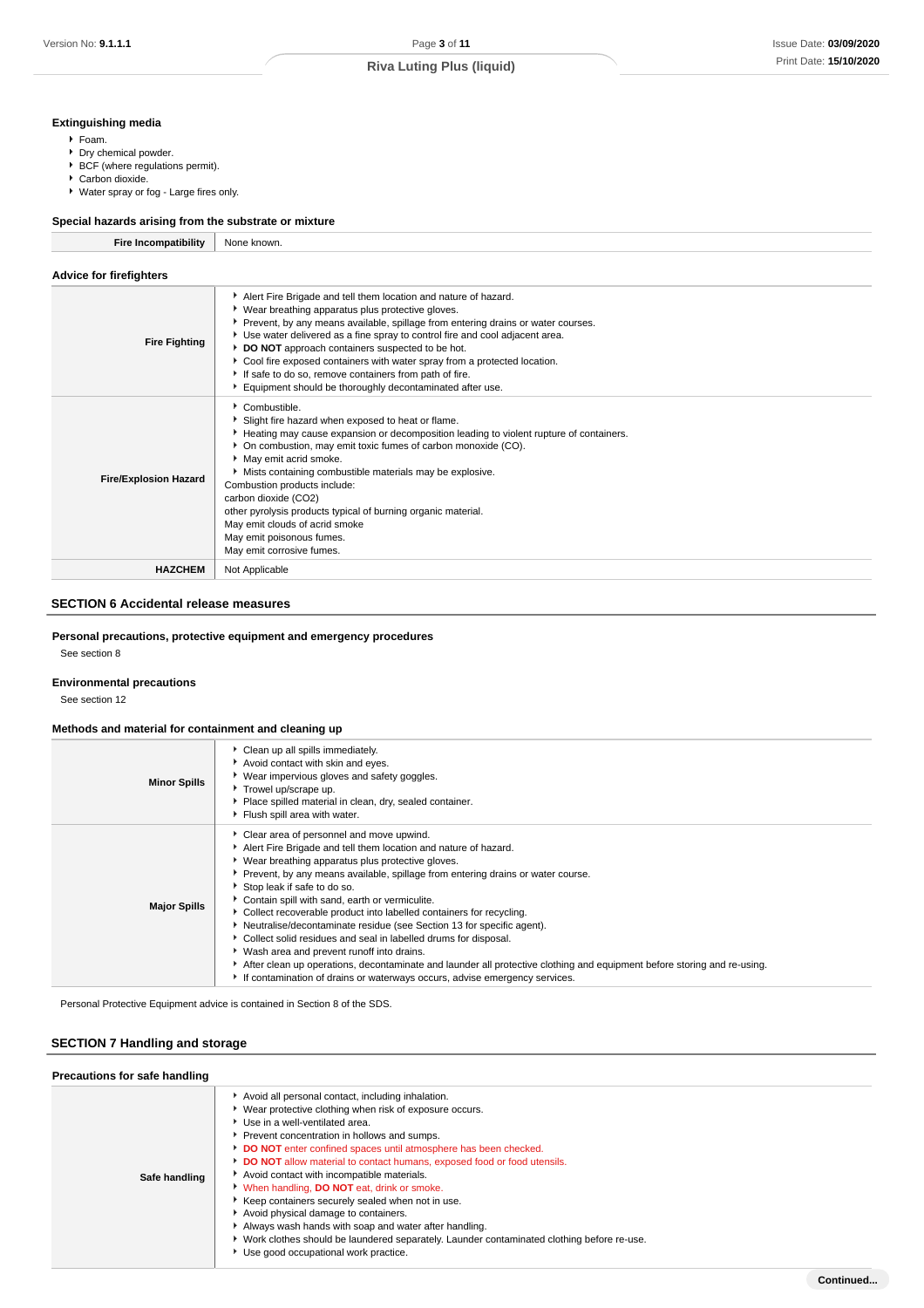|                          | Observe manufacturer's storage and handling recommendations contained within this SDS.<br>Atmosphere should be regularly checked against established exposure standards to ensure safe working conditions are maintained. |
|--------------------------|---------------------------------------------------------------------------------------------------------------------------------------------------------------------------------------------------------------------------|
| <b>Other information</b> | Store in a dry and well ventilated-area, away from heat and sunlight.<br>Store between 5 and 25 deg. C.                                                                                                                   |
|                          |                                                                                                                                                                                                                           |

### **Conditions for safe storage, including any incompatibilities**

| Suitable container      | <b>DO NOT</b> repack. Use containers supplied by manufacturer only<br>▶ Check that containers are clearly labelled and free from leaks |
|-------------------------|----------------------------------------------------------------------------------------------------------------------------------------|
| Storage incompatibility | Avoid strong bases.                                                                                                                    |
|                         |                                                                                                                                        |

### **SECTION 8 Exposure controls / personal protection**

#### **Control parameters**

#### ı **Occupational Exposure Limits (OEL)**

**INGREDIENT DATA**

#### Not Available

**Emergency Limits**

| Ingredient                  | <b>Material name</b>          | TEEL-1               |                     | TEEL-2            | TEEL-3               |
|-----------------------------|-------------------------------|----------------------|---------------------|-------------------|----------------------|
| 2-hydroxyethyl methacrylate | Hydroxyethyl methacrylate, 2- | $1.9 \text{ mg/m}$   |                     | $21 \text{ mg/m}$ | $1,000$ mg/m $3$     |
| tartaric acid               | Tartaric acid                 | $1.6 \text{ ma/m}$ 3 |                     | $17 \text{ mg/m}$ | $100 \text{ mg/m}$ 3 |
|                             |                               |                      |                     |                   |                      |
| Ingredient                  | <b>Original IDLH</b>          |                      | <b>Revised IDLH</b> |                   |                      |

| 2-hydroxyethyl methacrylate              | Not Available | Not Available |
|------------------------------------------|---------------|---------------|
| 2-hydroxyethyl methacrylate<br>phosphate | Not Available | Not Available |
| acrylic acid homopolymer                 | Not Available | Not Available |
| glycerol dimethacrylate                  | Not Available | Not Available |
| tartaric acid                            | Not Available | Not Available |

### **Occupational Exposure Banding**

| Ingredient                               | <b>Occupational Exposure Band Rating</b>                                                                                                  | <b>Occupational Exposure Band Limit</b> |
|------------------------------------------|-------------------------------------------------------------------------------------------------------------------------------------------|-----------------------------------------|
| 2-hydroxyethyl methacrylate              | E                                                                                                                                         | $\leq 0.1$ ppm                          |
| 2-hydroxyethyl methacrylate<br>phosphate |                                                                                                                                           | $\leq 0.1$ ppm                          |
| acrylic acid homopolymer                 |                                                                                                                                           | ≤ 0.01 mg/m <sup>3</sup>                |
| glycerol dimethacrylate                  |                                                                                                                                           | $\leq 0.1$ ppm                          |
| tartaric acid                            |                                                                                                                                           | ≤ 0.01 mg/m <sup>3</sup>                |
| Notes:                                   | Occupational exposure banding is a process of assigning chemicals into specific categories or bands based on a chemical's potency and the |                                         |

adverse health outcomes associated with exposure. The output of this process is an occupational exposure band (OEB), which corresponds to a range of exposure concentrations that are expected to protect worker health.

#### T **MATERIAL DATA**

NOTE D: Certain substances which are susceptible to spontaneous polymerisation or decomposition are generally placed on the market in a stabilised form. It is in this form that they are listed on Annex I

When they are placed on the market in a non-stabilised form, the label must state the name of the substance followed by the words "non-stabilised" European Union (EU) List of harmonised classification and labelling hazardous substances, Table 3.1, Annex VI, Regulation (EC) No 1272/2008 (CLP) - up to the latest ATP

### **Exposure controls**

|                                     | <b>CARE:</b> Use of a quantity of this material in confined space or poorly ventilated area, where rapid build up of concentrated atmosphere may occur,<br>could require increased ventilation and/or protective gear<br>Engineering controls are used to remove a hazard or place a barrier between the worker and the hazard. Well-designed engineering controls can<br>be highly effective in protecting workers and will typically be independent of worker interactions to provide this high level of protection.<br>The basic types of engineering controls are:<br>Process controls which involve changing the way a job activity or process is done to reduce the risk.<br>Enclosure and/or isolation of emission source which keeps a selected hazard "physically" away from the worker and ventilation that strategically<br>"adds" and "removes" air in the work environment. Ventilation can remove or dilute an air contaminant if designed properly. The design of a<br>ventilation system must match the particular process and chemical or contaminant in use.<br>Employers may need to use multiple types of controls to prevent employee overexposure. |                                     |
|-------------------------------------|--------------------------------------------------------------------------------------------------------------------------------------------------------------------------------------------------------------------------------------------------------------------------------------------------------------------------------------------------------------------------------------------------------------------------------------------------------------------------------------------------------------------------------------------------------------------------------------------------------------------------------------------------------------------------------------------------------------------------------------------------------------------------------------------------------------------------------------------------------------------------------------------------------------------------------------------------------------------------------------------------------------------------------------------------------------------------------------------------------------------------------------------------------------------------|-------------------------------------|
| Appropriate engineering<br>controls | Local exhaust ventilation usually required. If risk of overexposure exists, wear approved respirator. Correct fit is essential to obtain adequate<br>protection. Supplied-air type respirator may be required in special circumstances. Correct fit is essential to ensure adequate protection.<br>An approved self contained breathing apparatus (SCBA) may be required in some situations.<br>Provide adequate ventilation in warehouse or closed storage area. Air contaminants generated in the workplace possess varying "escape"<br>velocities which, in turn, determine the "capture velocities" of fresh circulating air required to effectively remove the contaminant.                                                                                                                                                                                                                                                                                                                                                                                                                                                                                         |                                     |
|                                     | Type of Contaminant:                                                                                                                                                                                                                                                                                                                                                                                                                                                                                                                                                                                                                                                                                                                                                                                                                                                                                                                                                                                                                                                                                                                                                     | Air Speed:                          |
|                                     | solvent, vapours, degreasing etc., evaporating from tank (in still air).                                                                                                                                                                                                                                                                                                                                                                                                                                                                                                                                                                                                                                                                                                                                                                                                                                                                                                                                                                                                                                                                                                 | $0.25 - 0.5$ m/s<br>(50-100 f/min.) |
|                                     | aerosols, fumes from pouring operations, intermittent container filling, low speed conveyer transfers, welding, spray<br>drift, plating acid fumes, pickling (released at low velocity into zone of active generation)                                                                                                                                                                                                                                                                                                                                                                                                                                                                                                                                                                                                                                                                                                                                                                                                                                                                                                                                                   | 0.5-1 m/s (100-200<br>f/min.)       |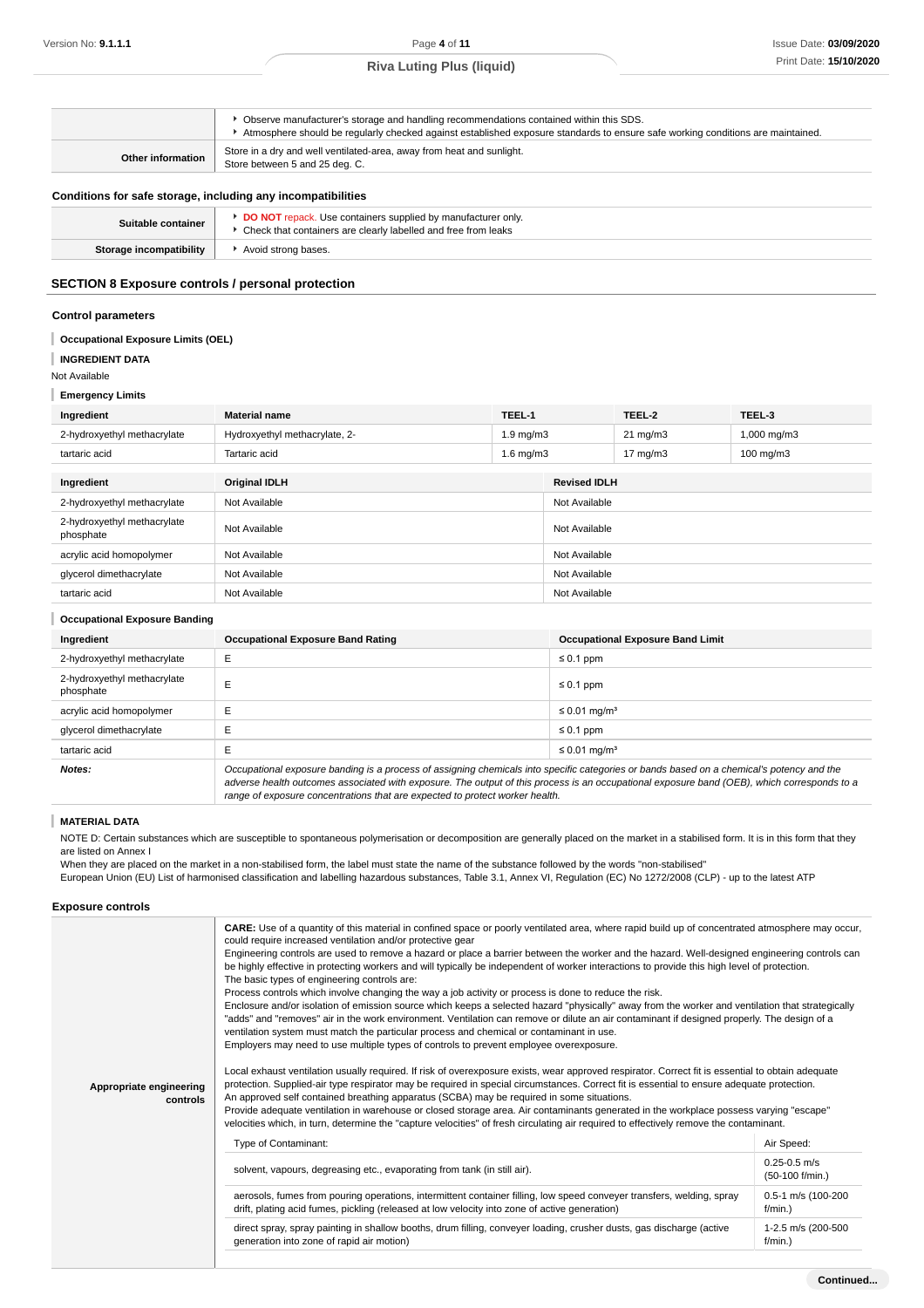2.5-10 m/s (500-2000 f/min.)

grinding, abrasive blasting, tumbling, high speed wheel generated dusts (released at high initial velocity into zone of

very high rapid air motion). Within each range the appropriate value depends on:

| Lower end of the range                                     | Upper end of the range           |
|------------------------------------------------------------|----------------------------------|
| 1: Room air currents minimal or favourable to capture      | 1: Disturbing room air currents  |
| 2: Contaminants of low toxicity or of nuisance value only. | 2: Contaminants of high toxicity |
| 3: Intermittent, low production.                           | 3: High production, heavy use    |
| 4: Large hood or large air mass in motion                  | 4: Small hood-local control only |

Simple theory shows that air velocity falls rapidly with distance away from the opening of a simple extraction pipe. Velocity generally decreases with the square of distance from the extraction point (in simple cases). Therefore the air speed at the extraction point should be adjusted, accordingly, after reference to distance from the contaminating source. The air velocity at the extraction fan, for example, should be a minimum of 1-2 m/s (200-400 f/min) for extraction of solvents generated in a tank 2 meters distant from the extraction point. Other mechanical considerations, producing performance deficits within the extraction apparatus, make it essential that theoretical air velocities are multiplied by factors of 10 or more when extraction systems are installed or used.

| <b>Personal protection</b> |                                                                                                                                                                                                                                                                                                                                                                                                                                                                                                                                                                                                                                                                                                                                                                                                                                                                                                                                                               |
|----------------------------|---------------------------------------------------------------------------------------------------------------------------------------------------------------------------------------------------------------------------------------------------------------------------------------------------------------------------------------------------------------------------------------------------------------------------------------------------------------------------------------------------------------------------------------------------------------------------------------------------------------------------------------------------------------------------------------------------------------------------------------------------------------------------------------------------------------------------------------------------------------------------------------------------------------------------------------------------------------|
| Eye and face protection    | Safety glasses with side shields.<br>Chemical goggles.<br>Contact lenses may pose a special hazard; soft contact lenses may absorb and concentrate irritants. A written policy document, describing<br>the wearing of lenses or restrictions on use, should be created for each workplace or task. This should include a review of lens absorption<br>and adsorption for the class of chemicals in use and an account of injury experience. Medical and first-aid personnel should be trained in<br>their removal and suitable equipment should be readily available. In the event of chemical exposure, begin eye irrigation immediately and<br>remove contact lens as soon as practicable. Lens should be removed at the first signs of eye redness or irritation - lens should be removed in<br>a clean environment only after workers have washed hands thoroughly. [CDC NIOSH Current Intelligence Bulletin 59], [AS/NZS 1336 or<br>national equivalent] |
| <b>Skin protection</b>     | See Hand protection below                                                                                                                                                                                                                                                                                                                                                                                                                                                                                                                                                                                                                                                                                                                                                                                                                                                                                                                                     |
| Hands/feet protection      | Rubber Gloves<br>▶ Wear chemical protective gloves, e.g. PVC.<br>▶ Wear safety footwear or safety gumboots, e.g. Rubber                                                                                                                                                                                                                                                                                                                                                                                                                                                                                                                                                                                                                                                                                                                                                                                                                                       |
| <b>Body protection</b>     | See Other protection below                                                                                                                                                                                                                                                                                                                                                                                                                                                                                                                                                                                                                                                                                                                                                                                                                                                                                                                                    |
| Other protection           | No special equipment needed when handling small quantities.<br><b>OTHERWISE:</b><br>• Overalls.<br><b>Barrier cream.</b><br>Evewash unit.                                                                                                                                                                                                                                                                                                                                                                                                                                                                                                                                                                                                                                                                                                                                                                                                                     |

#### **Respiratory protection**

Type A-P Filter of sufficient capacity. (AS/NZS 1716 & 1715, EN 143:2000 & 149:2001, ANSI Z88 or national equivalent)

Selection of the Class and Type of respirator will depend upon the level of breathing zone contaminant and the chemical nature of the contaminant. Protection Factors (defined as the ratio of contaminant outside and inside the mask) may also be important.

| Required minimum protection factor | Maximum gas/vapour concentration present in air p.p.m. (by volume) | <b>Half-face Respirator</b> | <b>Full-Face Respirator</b> |
|------------------------------------|--------------------------------------------------------------------|-----------------------------|-----------------------------|
| up to 10                           | 1000                                                               | A-AUS / Class1 P3           |                             |
| up to 50                           | 1000                                                               |                             | A-AUS / Class 1 P3          |
| up to 50                           | 5000                                                               | Airline <sup>*</sup>        |                             |
| up to 100                          | 5000                                                               |                             | A-2 P3                      |
| up to 100                          | 10000                                                              |                             | A-3 P3                      |
| $100+$                             |                                                                    |                             | Airline**                   |

\* - Continuous Flow \*\* - Continuous-flow or positive pressure demand

A(All classes) = Organic vapours, B AUS or B1 = Acid gasses, B2 = Acid gas or hydrogen cyanide(HCN), B3 = Acid gas or hydrogen cyanide(HCN), E = Sulfur dioxide(SO2), G = Agricultural chemicals, K = Ammonia(NH3), Hg = Mercury, NO = Oxides of nitrogen, MB = Methyl bromide, AX = Low boiling point organic compounds(below 65 degC)

### **SECTION 9 Physical and chemical properties**

**Information on basic physical and chemical properties**

| Slightly yellow liquid with slight characteristic odour, mixes with water.<br>Appearance |               |                                                  |                |  |  |
|------------------------------------------------------------------------------------------|---------------|--------------------------------------------------|----------------|--|--|
|                                                                                          |               |                                                  |                |  |  |
| <b>Physical state</b>                                                                    | Liquid        | Relative density (Water = $1$ )<br>Not Available |                |  |  |
| Odour                                                                                    | Not Available | Partition coefficient n-octanol<br>/ water       | Not Available  |  |  |
| <b>Odour threshold</b>                                                                   | Not Available | Auto-ignition temperature (°C)                   | Not Available  |  |  |
| pH (as supplied)                                                                         | $<$ 2         | <b>Decomposition temperature</b>                 | Not Available  |  |  |
| Melting point / freezing point<br>$(^{\circ}C)$                                          | Not Available | Viscosity (cSt)                                  | Not Available  |  |  |
| Initial boiling point and boiling<br>range $(°C)$                                        | Not Available | Molecular weight (g/mol)                         | Not Applicable |  |  |
| Flash point (°C)                                                                         | Not Available | <b>Taste</b>                                     | Not Available  |  |  |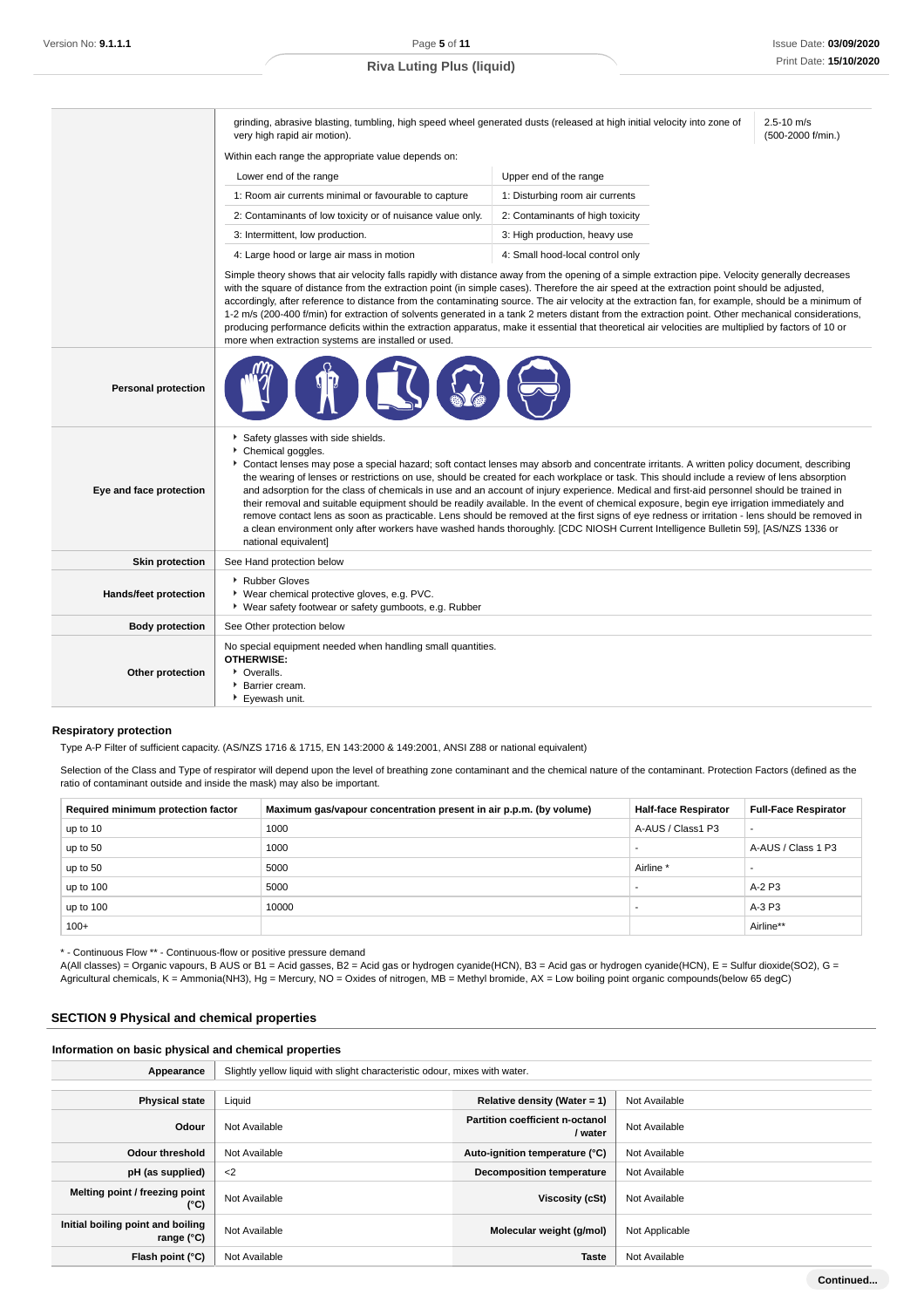| <b>Evaporation rate</b>    | Not Available | <b>Explosive properties</b>            | Not Available |
|----------------------------|---------------|----------------------------------------|---------------|
| Flammability               | Not Available | <b>Oxidising properties</b>            | Not Available |
| Upper Explosive Limit (%)  | Not Available | Surface Tension (dyn/cm or<br>$mN/m$ ) | Not Available |
| Lower Explosive Limit (%)  | Not Available | <b>Volatile Component (%vol)</b>       | Not Available |
| Vapour pressure (kPa)      | Not Available | Gas group                              | Not Available |
| Solubility in water        | Miscible      | pH as a solution (1%)                  | Not Available |
| Vapour density $(Air = 1)$ | Not Available | VOC g/L                                | Not Available |

# **SECTION 10 Stability and reactivity**

| Reactivity                                 | See section 7                                                             |
|--------------------------------------------|---------------------------------------------------------------------------|
| <b>Chemical stability</b>                  | Product is considered stable and hazardous polymerisation will not occur. |
| Possibility of hazardous<br>reactions      | See section 7                                                             |
| <b>Conditions to avoid</b>                 | See section 7                                                             |
| Incompatible materials                     | See section 7                                                             |
| <b>Hazardous decomposition</b><br>products | See section 5                                                             |

# **SECTION 11 Toxicological information**

### **Information on toxicological effects**

| Inhaled                          | Evidence shows, or practical experience predicts, that the material produces irritation of the respiratory system, in a substantial number of<br>individuals, following inhalation. In contrast to most organs, the lung is able to respond to a chemical insult by first removing or neutralising the<br>irritant and then repairing the damage. The repair process, which initially evolved to protect mammalian lungs from foreign matter and antigens,<br>may however, produce further lung damage resulting in the impairment of gas exchange, the primary function of the lungs. Respiratory tract<br>irritation often results in an inflammatory response involving the recruitment and activation of many cell types, mainly derived from the vascular<br>system.<br>Inhalation hazard is increased at higher temperatures.<br>Acute effects from inhalation of high concentrations of vapour are pulmonary irritation, including coughing, with nausea; central nervous system<br>depression - characterised by headache and dizziness, increased reaction time, fatigue and loss of co-ordination                                                                                           |                                                      |  |  |
|----------------------------------|-------------------------------------------------------------------------------------------------------------------------------------------------------------------------------------------------------------------------------------------------------------------------------------------------------------------------------------------------------------------------------------------------------------------------------------------------------------------------------------------------------------------------------------------------------------------------------------------------------------------------------------------------------------------------------------------------------------------------------------------------------------------------------------------------------------------------------------------------------------------------------------------------------------------------------------------------------------------------------------------------------------------------------------------------------------------------------------------------------------------------------------------------------------------------------------------------------|------------------------------------------------------|--|--|
| Ingestion                        | Accidental ingestion of the material may be damaging to the health of the individual.                                                                                                                                                                                                                                                                                                                                                                                                                                                                                                                                                                                                                                                                                                                                                                                                                                                                                                                                                                                                                                                                                                                 |                                                      |  |  |
| <b>Skin Contact</b>              | Evidence exists, or practical experience predicts, that the material either produces inflammation of the skin in a substantial number of individuals<br>following direct contact, and/or produces significant inflammation when applied to the healthy intact skin of animals, for up to four hours, such<br>inflammation being present twenty-four hours or more after the end of the exposure period. Skin irritation may also be present after prolonged or<br>repeated exposure; this may result in a form of contact dermatitis (nonallergic). The dermatitis is often characterised by skin redness (erythema)<br>and swelling (oedema) which may progress to blistering (vesiculation), scaling and thickening of the epidermis. At the microscopic level there<br>may be intercellular oedema of the spongy layer of the skin (spongiosis) and intracellular oedema of the epidermis.<br>The material may accentuate any pre-existing dermatitis condition<br>Open cuts, abraded or irritated skin should not be exposed to this material<br>Entry into the blood-stream through, for example, cuts, abrasions, puncture wounds or lesions, may produce systemic injury with harmful effects. |                                                      |  |  |
| Eye                              | Examine the skin prior to the use of the material and ensure that any external damage is suitably protected.<br>Evidence exists, or practical experience predicts, that the material may cause eye irritation in a substantial number of individuals and/or may<br>produce significant ocular lesions which are present twenty-four hours or more after instillation into the eye(s) of experimental animals.<br>Repeated or prolonged eye contact may cause inflammation characterised by temporary redness (similar to windburn) of the conjunctiva<br>(conjunctivitis); temporary impairment of vision and/or other transient eye damage/ulceration may occur.                                                                                                                                                                                                                                                                                                                                                                                                                                                                                                                                     |                                                      |  |  |
| <b>Chronic</b>                   | Long-term exposure to respiratory irritants may result in disease of the airways involving difficult breathing and related systemic problems.<br>Practical experience shows that skin contact with the material is capable either of inducing a sensitisation reaction in a substantial number of<br>individuals, and/or of producing a positive response in experimental animals.<br>Limited evidence suggests that repeated or long-term occupational exposure may produce cumulative health effects involving organs or<br>biochemical systems.<br>Sensitisation may give severe responses to very low levels of exposure, in situations where exposure may occur.                                                                                                                                                                                                                                                                                                                                                                                                                                                                                                                                 |                                                      |  |  |
|                                  | <b>TOXICITY</b>                                                                                                                                                                                                                                                                                                                                                                                                                                                                                                                                                                                                                                                                                                                                                                                                                                                                                                                                                                                                                                                                                                                                                                                       | <b>IRRITATION</b>                                    |  |  |
| <b>Riva Luting Plus (liquid)</b> | Not Available                                                                                                                                                                                                                                                                                                                                                                                                                                                                                                                                                                                                                                                                                                                                                                                                                                                                                                                                                                                                                                                                                                                                                                                         | Not Available                                        |  |  |
|                                  | <b>TOXICITY</b>                                                                                                                                                                                                                                                                                                                                                                                                                                                                                                                                                                                                                                                                                                                                                                                                                                                                                                                                                                                                                                                                                                                                                                                       | <b>IRRITATION</b>                                    |  |  |
|                                  | Oral (guinea pig) LD50: =4680 mg/kg <sup>[2]</sup>                                                                                                                                                                                                                                                                                                                                                                                                                                                                                                                                                                                                                                                                                                                                                                                                                                                                                                                                                                                                                                                                                                                                                    | Eye (rabbit): SEVERE *                               |  |  |
|                                  | Oral (mouse) LD50: =3275 mg/kg <sup>[2]</sup>                                                                                                                                                                                                                                                                                                                                                                                                                                                                                                                                                                                                                                                                                                                                                                                                                                                                                                                                                                                                                                                                                                                                                         | Eye: adverse effect observed (irritating)[1]         |  |  |
| 2-hydroxyethyl methacrylate      | Oral (mouse) LD50: =5457 mg/kg <sup>[2]</sup>                                                                                                                                                                                                                                                                                                                                                                                                                                                                                                                                                                                                                                                                                                                                                                                                                                                                                                                                                                                                                                                                                                                                                         | Skin (rabbit): non-irritating*                       |  |  |
|                                  | Oral (mouse) LD50: =5888 mg/kg $^{[2]}$                                                                                                                                                                                                                                                                                                                                                                                                                                                                                                                                                                                                                                                                                                                                                                                                                                                                                                                                                                                                                                                                                                                                                               | Skin: no adverse effect observed (not irritating)[1] |  |  |
|                                  | Oral (rat) LD50: =5050 mg/kg <sup>[2]</sup>                                                                                                                                                                                                                                                                                                                                                                                                                                                                                                                                                                                                                                                                                                                                                                                                                                                                                                                                                                                                                                                                                                                                                           |                                                      |  |  |
|                                  | <b>TOXICITY</b>                                                                                                                                                                                                                                                                                                                                                                                                                                                                                                                                                                                                                                                                                                                                                                                                                                                                                                                                                                                                                                                                                                                                                                                       | <b>IRRITATION</b>                                    |  |  |
| 2-hydroxyethyl methacrylate      | Not Available                                                                                                                                                                                                                                                                                                                                                                                                                                                                                                                                                                                                                                                                                                                                                                                                                                                                                                                                                                                                                                                                                                                                                                                         | Eye: adverse effect observed (irritating)[1]         |  |  |
| phosphate                        |                                                                                                                                                                                                                                                                                                                                                                                                                                                                                                                                                                                                                                                                                                                                                                                                                                                                                                                                                                                                                                                                                                                                                                                                       | Skin: adverse effect observed (corrosive)[1]         |  |  |
|                                  |                                                                                                                                                                                                                                                                                                                                                                                                                                                                                                                                                                                                                                                                                                                                                                                                                                                                                                                                                                                                                                                                                                                                                                                                       | Skin: no adverse effect observed (not irritating)[1] |  |  |

**Continued...**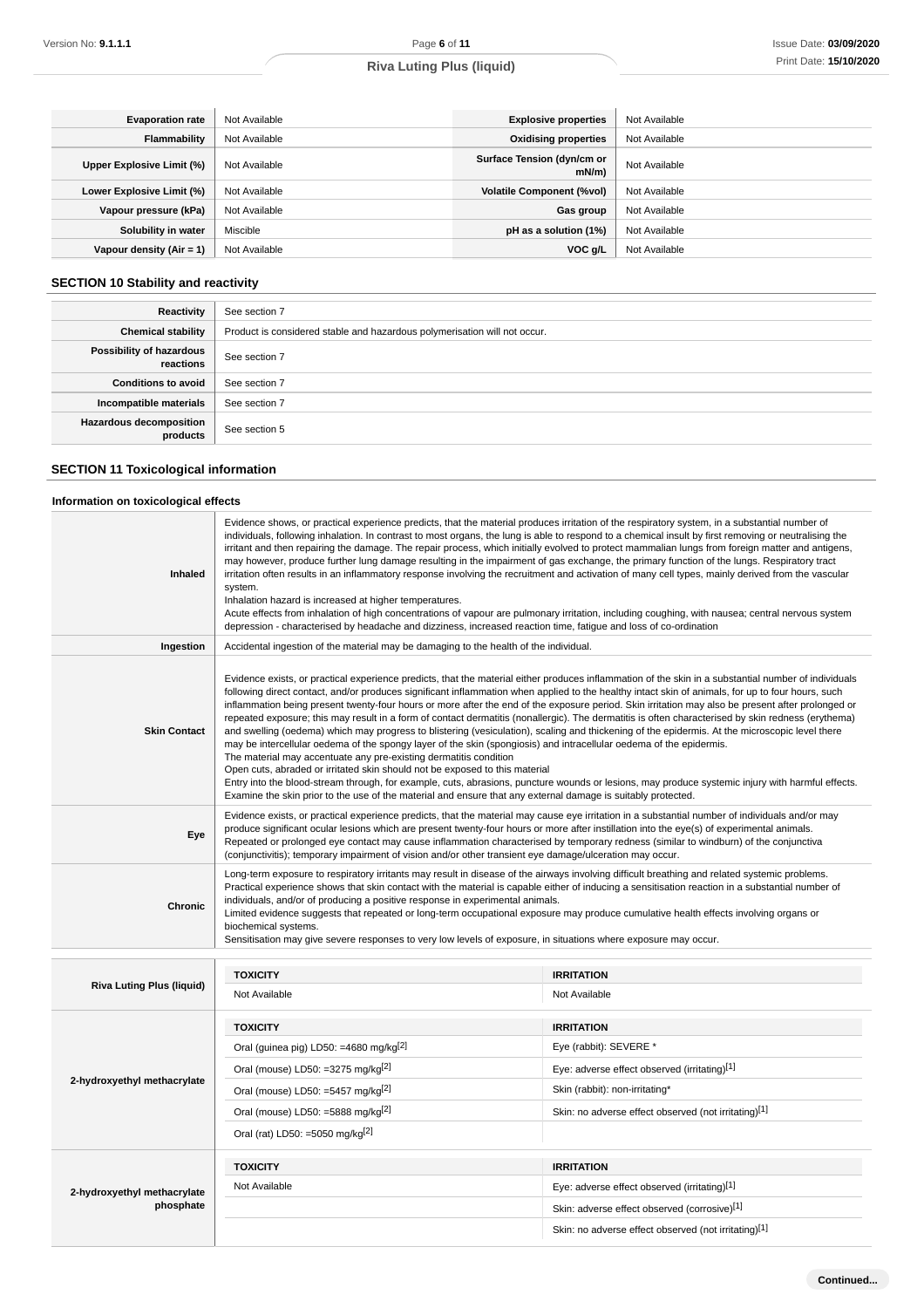|                          | <b>TOXICITY</b>                                                                       | <b>IRRITATION</b>                                                                                                                      |
|--------------------------|---------------------------------------------------------------------------------------|----------------------------------------------------------------------------------------------------------------------------------------|
| acrylic acid homopolymer | Not Available                                                                         | Eye: adverse effect observed (irreversible damage)[1]                                                                                  |
|                          |                                                                                       | Skin: no adverse effect observed (not irritating)[1]                                                                                   |
|                          | <b>TOXICITY</b>                                                                       | <b>IRRITATION</b>                                                                                                                      |
| glycerol dimethacrylate  | Not Available                                                                         | Not Available                                                                                                                          |
|                          | <b>TOXICITY</b>                                                                       | <b>IRRITATION</b>                                                                                                                      |
| tartaric acid            | 5000 mg/kg <sup>[2]</sup>                                                             | Not Available                                                                                                                          |
| Legend:                  | specified data extracted from RTECS - Register of Toxic Effect of chemical Substances | 1. Value obtained from Europe ECHA Registered Substances - Acute toxicity 2.* Value obtained from manufacturer's SDS. Unless otherwise |

| 2-HYDROXYETHYL<br><b>METHACRYLATE</b>                     | Dermal (rabbit): >5000 mg/kg* Effects persist beyond 21 days                                                                                                                                                                                                                                                                                                                                                                                                                                                                                                                                                                                                                                                                                                                                                                                                                                                                                                                                                                                                                                                                                                                                                                                                                                                                                                                                                                                                                                                                                                                                                                                                                                                                                                                                                                                                                                                                                                                                                                                                                                                                                                                                                                                                                                                                                                                                                                                                                                                                                                                                                                                                                                                                                                                                                                                                                                                                                                                                                                                                                                                                                                                                                                                                                                                                                                                                                                                                                                                                                                                                                                                                                                                                                                                                                                                                                                                                                                                                                                                                                                                                                                                                                                                                                                                                                                                                                                                                                                                                                                                                                                                                                                                                                                                                                                                                                                                                                                                                                                                                                                                                                                                                                                                                                                                                                                                                                                                                                                                                                                                                                                                                                                                                                                                                                                                                                                                                                                                                                                                                                                                                                                                                                                                                                                                                                                                                                                                                                     |  |  |
|-----------------------------------------------------------|----------------------------------------------------------------------------------------------------------------------------------------------------------------------------------------------------------------------------------------------------------------------------------------------------------------------------------------------------------------------------------------------------------------------------------------------------------------------------------------------------------------------------------------------------------------------------------------------------------------------------------------------------------------------------------------------------------------------------------------------------------------------------------------------------------------------------------------------------------------------------------------------------------------------------------------------------------------------------------------------------------------------------------------------------------------------------------------------------------------------------------------------------------------------------------------------------------------------------------------------------------------------------------------------------------------------------------------------------------------------------------------------------------------------------------------------------------------------------------------------------------------------------------------------------------------------------------------------------------------------------------------------------------------------------------------------------------------------------------------------------------------------------------------------------------------------------------------------------------------------------------------------------------------------------------------------------------------------------------------------------------------------------------------------------------------------------------------------------------------------------------------------------------------------------------------------------------------------------------------------------------------------------------------------------------------------------------------------------------------------------------------------------------------------------------------------------------------------------------------------------------------------------------------------------------------------------------------------------------------------------------------------------------------------------------------------------------------------------------------------------------------------------------------------------------------------------------------------------------------------------------------------------------------------------------------------------------------------------------------------------------------------------------------------------------------------------------------------------------------------------------------------------------------------------------------------------------------------------------------------------------------------------------------------------------------------------------------------------------------------------------------------------------------------------------------------------------------------------------------------------------------------------------------------------------------------------------------------------------------------------------------------------------------------------------------------------------------------------------------------------------------------------------------------------------------------------------------------------------------------------------------------------------------------------------------------------------------------------------------------------------------------------------------------------------------------------------------------------------------------------------------------------------------------------------------------------------------------------------------------------------------------------------------------------------------------------------------------------------------------------------------------------------------------------------------------------------------------------------------------------------------------------------------------------------------------------------------------------------------------------------------------------------------------------------------------------------------------------------------------------------------------------------------------------------------------------------------------------------------------------------------------------------------------------------------------------------------------------------------------------------------------------------------------------------------------------------------------------------------------------------------------------------------------------------------------------------------------------------------------------------------------------------------------------------------------------------------------------------------------------------------------------------------------------------------------------------------------------------------------------------------------------------------------------------------------------------------------------------------------------------------------------------------------------------------------------------------------------------------------------------------------------------------------------------------------------------------------------------------------------------------------------------------------------------------------------------------------------------------------------------------------------------------------------------------------------------------------------------------------------------------------------------------------------------------------------------------------------------------------------------------------------------------------------------------------------------------------------------------------------------------------------------------------------------------------------------------------------------|--|--|
| 2-HYDROXYETHYL<br><b>METHACRYLATE</b><br><b>PHOSPHATE</b> | No significant acute toxicological data identified in literature search.                                                                                                                                                                                                                                                                                                                                                                                                                                                                                                                                                                                                                                                                                                                                                                                                                                                                                                                                                                                                                                                                                                                                                                                                                                                                                                                                                                                                                                                                                                                                                                                                                                                                                                                                                                                                                                                                                                                                                                                                                                                                                                                                                                                                                                                                                                                                                                                                                                                                                                                                                                                                                                                                                                                                                                                                                                                                                                                                                                                                                                                                                                                                                                                                                                                                                                                                                                                                                                                                                                                                                                                                                                                                                                                                                                                                                                                                                                                                                                                                                                                                                                                                                                                                                                                                                                                                                                                                                                                                                                                                                                                                                                                                                                                                                                                                                                                                                                                                                                                                                                                                                                                                                                                                                                                                                                                                                                                                                                                                                                                                                                                                                                                                                                                                                                                                                                                                                                                                                                                                                                                                                                                                                                                                                                                                                                                                                                                                         |  |  |
| <b>ACRYLIC ACID</b><br><b>HOMOPOLYMER</b>                 | Polycarboxylates are of low toxicity by all exposure routes examined.<br>Homopolymers(P-AA) are of low acute toxicity to the rat (LD50 > 5 g/kg bw/d) and are not irritating to the rabbit's skin and, at the most, slightly<br>irritating to the eye. Further P-AA has no sensitising potential.<br>The adverse effect after repeated inhalation dosing (91-d/rat) was a mild, reversible pulmonary irritation. This effect is considered as not<br>substance related owing to the physical property of the respirable dust, which caused local and not systemic lung effects.<br>There was neither evidence for a genotoxic potential of PAA using a variety of genetic endpoints in-vitro and in-vivo, nor for developmental<br>toxicity or reprotoxicity in the rat. Based upon the available data, it is considered that exposure to polycarboxylates does not imply any<br>particular hazard to humans<br>The Cosmetic Ingredient Review (CIR) Expert Panel noted that these crosslinked alkyl acrylates are macromolecules that are not expected to<br>pass through the stratum corneum of the skin, so significant dermal absorption is not expected. Therefore, topically applied cosmetics are not<br>expected to result in systemic or reproductive and developmental toxicity or to have genotoxic or carcinogenic effects upon use.<br>The Panel noted that cosmetic products containing these ingredients are reportedly used around the eyes, on the lips, and on other mucous<br>membranes. Thus, crosslinked alkyl acrylates could be absorbed systemically through the relatively moist, n stratum cornea of the conjunctiva,<br>lips, and other mucous membranes, and through ingestion when applied to the lips. However, the Panel noted that any absorption through healthy<br>intact mucous membranes is likely to be not significant, primarily because of the relatively large molecular sizes. Furthermore, the chemically<br>inert nature of the polymers precludes degradation to smaller absorbable species.<br>Absorption of the polymers and their residual monomers in cosmetic products also would be limited after application to the lips or eye area based<br>on the relatively small fractions of the applied products that might be inadvertently ingested or make direct contact with the conjunctiva.<br>The Carbomers (Carbopols) are synthetic, high molecular weight, nonlinear polymers of acrylic acid, cross-linked with a polyalkenyl polyether.<br>The Carbomer polymers are used in cosmetics and emulsifying agents at concentrations up to 50%. Acute oral animal studies showed that<br>Carbomers-910, -934, -934P, -940, and -941 have low toxicities when ingested. Rabbits showed minimal skin irritation and zero to moderate eye<br>irritation when tested with Carbomers-910 and -934. Subchronic feeding of rats and dogs with Carbomer-934 in the diet resulted in lower than<br>normal body weights, but no pathological changes were observed. Dogs chronically fed Carbomer-934P manifested gastrointestinal irritation and<br>marked pigment deposition within Kupffer cells of the liver. Clinical studies with Carbomers showed that these polymers have low potential for<br>skin irritation and sensitization at concentrations up to 100%. Carbomer-934 demonstrated low potential for phototoxicity and photo-contact<br>allergenicity. On the basis of the available information presented and as qualified in the report, it is concluded that the Carbomers are safe as<br>cosmetic ingredients.<br>Little toxicity data is available for acrylic crosspolymers; the acute dermal and oral toxicity data that were found indicated that these ingredients<br>are not very toxic. The little genotoxicity data that were available reported negative results in Ames tests. Carcinogenicity data were not found in<br>the published literature for the polymers, but data were available for the monomers.<br>In an alternative method study, acrylates/vinyl neodecanoate crosspolymer was predicted to be a non-irritant. The non-human studies reported<br>no to slight irritation with undiluted and weak sensitization with 2% aq., acrylates/C10-30 alkyl acrylate crosspolymer, no irritation with acrylates<br>crosspolymer at 30% in olive oil, and no irritation or sensitization with sodium acrylates crosspolymer-2 (concentration not specified). Mostly,<br>human testing with undiluted acrylates/C10-30 alkyl acrylate crosspolymer, acrylates crosspolymer, and acrylates/ethylhexyl acrylate<br>crosspolymer, up to 2.5% aq. acrylates/vinyl isodecanoate crosspolymer, 1% aq. dilutions of formulations containing 2% acrylates/vinyl<br>neodecanoate crosspolymer, and formulations containing up to 2.6% lauryl methacrylate/glycol dimethacrylate crosspolymers do not indicate any<br>dermal irritation or sensitization. The only exception was a weak irritant response noted during an intensified Shelanski human repeated insult<br>patch test (HRIPT) with undiluted acrylates/C10-30 alkyl acrylate crosspolymer.<br>Alternative test methods for ocular irritation indicated that acrylates/vinyl isodecanoate crosspolymer and a formulation containing 1% lauryl<br>methacrylate/glycol dimethacrylate crosspolymer are not likely ocular irritants. In studies using rabbits, undiluted acrylates/C10-30 alkyl acrylate<br>crosspolymer produced minimal to moderate irritation, and it was considered a borderline irritant in unrinsed rabbit eyes. Acrylates crosspolymer,<br>at 50% in olive oil, and sodium acrylates crosspolymer-2 did not appear to be ocular irritants in rabbit eyes. Two different risk assessments<br>evaluating the carcinogenic endpoint for benzene that may be present in acrylates/ C10-30 alkyl acrylates crosspolymer resulted in different<br>lifetime risk. One found that the risk was within the range associated with a 10exp 6 cancer risk, while the other reported a 20-fold greater risk.<br>Final Safety Assessment: Crosslinked Alkyl Acrylates as Used in Cosmetics. Nov 2011<br>Cosmetic Ingredient Review (CIR) Expert Panel<br>http://ntp.niehs.nih.gov/ntp/roc/nominations/2013/publiccomm/attachmentcir_508.pdf<br>The substance is classified by IARC as Group 3:<br><b>NOT</b> classifiable as to its carcinogenicity to humans.<br>Evidence of carcinogenicity may be inadequate or limited in animal testing. |  |  |
| <b>GLYCEROL</b><br><b>DIMETHACRYLATE</b>                  | UV (ultraviolet)/ EB (electron beam) acrylates are generally of low toxicity<br>UV/EB acrylates are divided into two groups; "stenomeric" and "eurymeric" acrylates.<br>The first group consists of well-defined acrylates which can be described by a simple idealised chemical; they are low molecular weight species<br>with a very narrow weight distribution profile.<br>The eurymeric acrylates cannot be described by an idealised structure and may differ fundamentally between various suppliers; they are of<br>relatively high molecular weigh and possess a wide weight distribution.<br>Stenomeric acrylates are usually more hazardous than the eurymeric substances. Stenomeric acrylates are also well defined which allows<br>comparison and exchange of toxicity data - this allows more accurate classification.<br>The stenomerics cannot be classified as a group; they exhibit substantial variation.<br>The material may produce severe irritation to the eye causing pronounced inflammation. Repeated or prolonged exposure to irritants may<br>produce conjunctivitis.                                                                                                                                                                                                                                                                                                                                                                                                                                                                                                                                                                                                                                                                                                                                                                                                                                                                                                                                                                                                                                                                                                                                                                                                                                                                                                                                                                                                                                                                                                                                                                                                                                                                                                                                                                                                                                                                                                                                                                                                                                                                                                                                                                                                                                                                                                                                                                                                                                                                                                                                                                                                                                                                                                                                                                                                                                                                                                                                                                                                                                                                                                                                                                                                                                                                                                                                                                                                                                                                                                                                                                                                                                                                                                                                                                                                                                                                                                                                                                                                                                                                                                                                                                                                                                                                                                                                                                                                                                                                                                                                                                                                                                                                                                                                                                                                                                                                                                                                                                                                                                                                                                                                                                                                                                                                                                                                                                                |  |  |
|                                                           | The material may cause skin irritation after prolonged or repeated exposure and may produce a contact dermatitis (nonallergic). This form of                                                                                                                                                                                                                                                                                                                                                                                                                                                                                                                                                                                                                                                                                                                                                                                                                                                                                                                                                                                                                                                                                                                                                                                                                                                                                                                                                                                                                                                                                                                                                                                                                                                                                                                                                                                                                                                                                                                                                                                                                                                                                                                                                                                                                                                                                                                                                                                                                                                                                                                                                                                                                                                                                                                                                                                                                                                                                                                                                                                                                                                                                                                                                                                                                                                                                                                                                                                                                                                                                                                                                                                                                                                                                                                                                                                                                                                                                                                                                                                                                                                                                                                                                                                                                                                                                                                                                                                                                                                                                                                                                                                                                                                                                                                                                                                                                                                                                                                                                                                                                                                                                                                                                                                                                                                                                                                                                                                                                                                                                                                                                                                                                                                                                                                                                                                                                                                                                                                                                                                                                                                                                                                                                                                                                                                                                                                                     |  |  |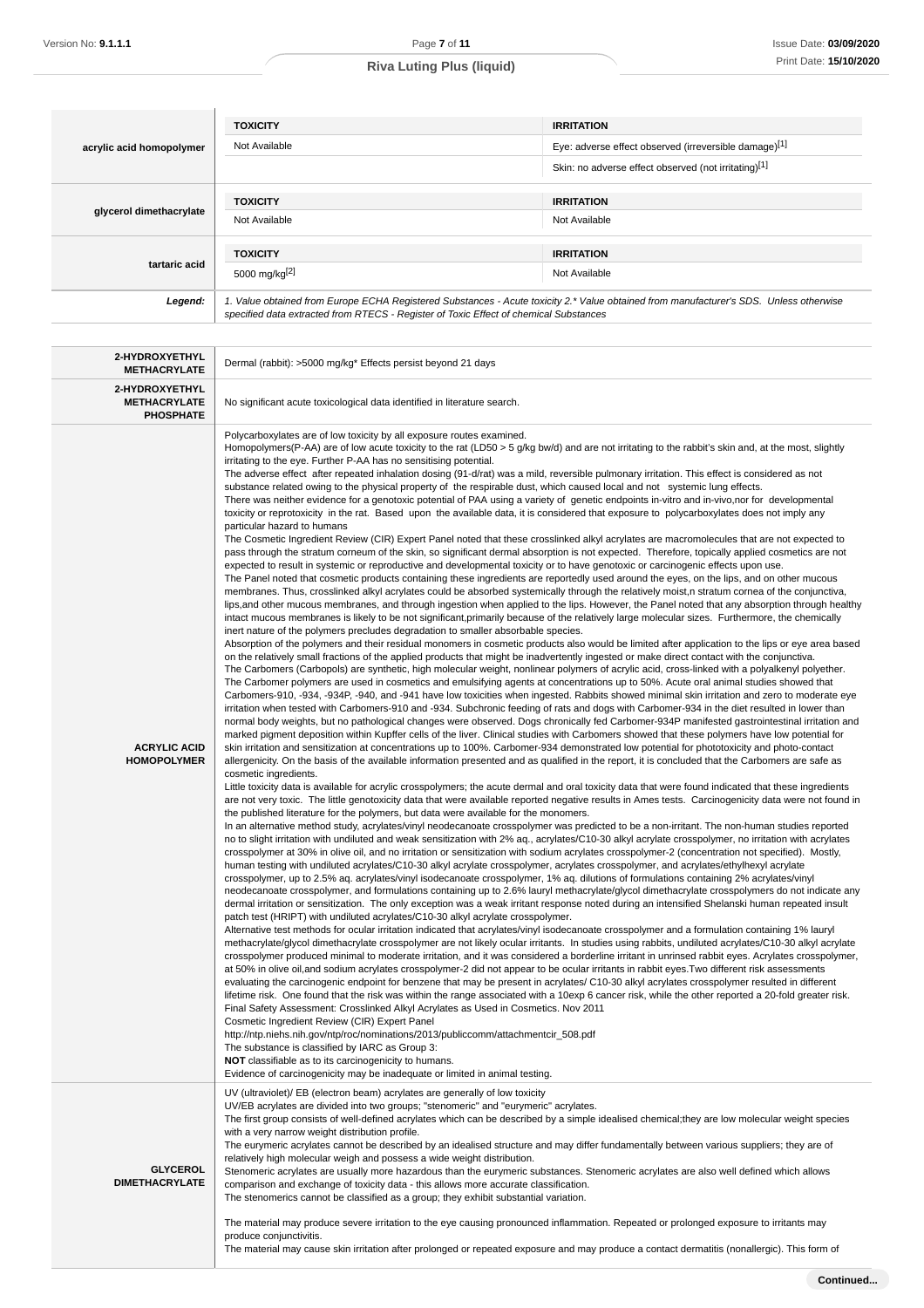| Version No: <b>9.1.1.1</b>                                                                                                                                                                                             | Page 8 of 11                                                                                                                                                                                                                                                                                                                                                                                                                                                                                                                                                                                                                                                                                                                                                                                                                                                                                                                                                                                                                                                                                                                                                                                                                                                                                                                                                                                                                                                                                                                                                                                                                                                                                                                                                                                                                                                                                                                                                                                                                                                                                                                                                                                                                                                                                                                                                                                                                                                                                                                                                                                                                                                                                                                                                                                                                                                                                                                                                                                                                                                                                                                                                                                                                                                                                                                                                                                                                                                                                                                                                                                                                                                                                                                                                                                                                                                                                                                                                                                                                                                                                                                                                                                                                                                                                                                                                                                                                                                                                                                                                                                                                                                                                                                                                                                                                                                                                                                                                                                                                                                                                                                                                                                                                                                                                                                                                                                                                                                                                                                                                                                                            |                                 | Issue Date: 03/09/2020 |  |
|------------------------------------------------------------------------------------------------------------------------------------------------------------------------------------------------------------------------|-------------------------------------------------------------------------------------------------------------------------------------------------------------------------------------------------------------------------------------------------------------------------------------------------------------------------------------------------------------------------------------------------------------------------------------------------------------------------------------------------------------------------------------------------------------------------------------------------------------------------------------------------------------------------------------------------------------------------------------------------------------------------------------------------------------------------------------------------------------------------------------------------------------------------------------------------------------------------------------------------------------------------------------------------------------------------------------------------------------------------------------------------------------------------------------------------------------------------------------------------------------------------------------------------------------------------------------------------------------------------------------------------------------------------------------------------------------------------------------------------------------------------------------------------------------------------------------------------------------------------------------------------------------------------------------------------------------------------------------------------------------------------------------------------------------------------------------------------------------------------------------------------------------------------------------------------------------------------------------------------------------------------------------------------------------------------------------------------------------------------------------------------------------------------------------------------------------------------------------------------------------------------------------------------------------------------------------------------------------------------------------------------------------------------------------------------------------------------------------------------------------------------------------------------------------------------------------------------------------------------------------------------------------------------------------------------------------------------------------------------------------------------------------------------------------------------------------------------------------------------------------------------------------------------------------------------------------------------------------------------------------------------------------------------------------------------------------------------------------------------------------------------------------------------------------------------------------------------------------------------------------------------------------------------------------------------------------------------------------------------------------------------------------------------------------------------------------------------------------------------------------------------------------------------------------------------------------------------------------------------------------------------------------------------------------------------------------------------------------------------------------------------------------------------------------------------------------------------------------------------------------------------------------------------------------------------------------------------------------------------------------------------------------------------------------------------------------------------------------------------------------------------------------------------------------------------------------------------------------------------------------------------------------------------------------------------------------------------------------------------------------------------------------------------------------------------------------------------------------------------------------------------------------------------------------------------------------------------------------------------------------------------------------------------------------------------------------------------------------------------------------------------------------------------------------------------------------------------------------------------------------------------------------------------------------------------------------------------------------------------------------------------------------------------------------------------------------------------------------------------------------------------------------------------------------------------------------------------------------------------------------------------------------------------------------------------------------------------------------------------------------------------------------------------------------------------------------------------------------------------------------------------------------------------------------------------------------------------------------------------|---------------------------------|------------------------|--|
|                                                                                                                                                                                                                        | <b>Riva Luting Plus (liquid)</b>                                                                                                                                                                                                                                                                                                                                                                                                                                                                                                                                                                                                                                                                                                                                                                                                                                                                                                                                                                                                                                                                                                                                                                                                                                                                                                                                                                                                                                                                                                                                                                                                                                                                                                                                                                                                                                                                                                                                                                                                                                                                                                                                                                                                                                                                                                                                                                                                                                                                                                                                                                                                                                                                                                                                                                                                                                                                                                                                                                                                                                                                                                                                                                                                                                                                                                                                                                                                                                                                                                                                                                                                                                                                                                                                                                                                                                                                                                                                                                                                                                                                                                                                                                                                                                                                                                                                                                                                                                                                                                                                                                                                                                                                                                                                                                                                                                                                                                                                                                                                                                                                                                                                                                                                                                                                                                                                                                                                                                                                                                                                                                                        |                                 | Print Date: 15/10/2020 |  |
|                                                                                                                                                                                                                        |                                                                                                                                                                                                                                                                                                                                                                                                                                                                                                                                                                                                                                                                                                                                                                                                                                                                                                                                                                                                                                                                                                                                                                                                                                                                                                                                                                                                                                                                                                                                                                                                                                                                                                                                                                                                                                                                                                                                                                                                                                                                                                                                                                                                                                                                                                                                                                                                                                                                                                                                                                                                                                                                                                                                                                                                                                                                                                                                                                                                                                                                                                                                                                                                                                                                                                                                                                                                                                                                                                                                                                                                                                                                                                                                                                                                                                                                                                                                                                                                                                                                                                                                                                                                                                                                                                                                                                                                                                                                                                                                                                                                                                                                                                                                                                                                                                                                                                                                                                                                                                                                                                                                                                                                                                                                                                                                                                                                                                                                                                                                                                                                                         |                                 |                        |  |
|                                                                                                                                                                                                                        | dermatitis is often characterised by skin redness (erythema) and swelling the epidermis. Histologically there may be intercellular oedema of the                                                                                                                                                                                                                                                                                                                                                                                                                                                                                                                                                                                                                                                                                                                                                                                                                                                                                                                                                                                                                                                                                                                                                                                                                                                                                                                                                                                                                                                                                                                                                                                                                                                                                                                                                                                                                                                                                                                                                                                                                                                                                                                                                                                                                                                                                                                                                                                                                                                                                                                                                                                                                                                                                                                                                                                                                                                                                                                                                                                                                                                                                                                                                                                                                                                                                                                                                                                                                                                                                                                                                                                                                                                                                                                                                                                                                                                                                                                                                                                                                                                                                                                                                                                                                                                                                                                                                                                                                                                                                                                                                                                                                                                                                                                                                                                                                                                                                                                                                                                                                                                                                                                                                                                                                                                                                                                                                                                                                                                                        |                                 |                        |  |
| <b>TARTARIC ACID</b>                                                                                                                                                                                                   | spongy layer (spongiosis) and intracellular oedema of the epidermis.<br>for simple alpha-hydroxy carboxylic acids and their salts:<br>The US Food and Drug Administration (FDA) received a total of 114 adverse dermatologic experience reports for alpha-hydroxy acids (AHA)-<br>containing skin care products between 1992 and February 2004, with the maximum number in 1994. The reported adverse experiences included<br>burning (45), dermatitis or rash (35), swelling (29), pigmentary changes (15), blisters or welts (14), skin peeling (13), itching (12), irritation or<br>tenderness (8), chemical burns (6), and increased sunburn (3). The frequency of such reports for skin exfoliating products that contain AHAs has<br>been considerably lower in subsequent years. The more serious adverse reactions appear to occur most often with products that cause the<br>greatest degree of exfoliation, such as "skin peelers."<br>Various studies confirmed previous industry studies indicating that applying AHAs to the skin results in increased UV sensitivity. After four weeks<br>of AHA application, volunteers' sensitivity to skin reddening produced by UV increased by 18 percent. Similarly, the volunteers' sensitivity to<br>UV-induced cellular damage doubled, on average, with considerable differences among individuals. Topical glycolic acid enhances photodamage<br>by ultraviolet light.<br>However, the studies also indicated that this increase in sensitivity is reversible and does not last long after discontinuing use of the AHA cream.<br>One week after the treatments were halted, researchers found no significant differences in UV sensitivity among the various skin sites.<br>Most AHAs are physiologic, natural, and non-toxic substances. All members of the group promote normal keratinization and desquamation.<br>Those with multiple hydroxyl groups are moisturizing antioxidants, and are especially gentle for sensitive skin.<br>The studies did not identify exactly how AHAs bring about the increased UV sensitivity, although the effects did not appear to involve dramatic<br>increases in UV-induced damage to DNA in the skin.<br>Previous FDA studies have indicated that a cosmetic-type cream base caused an AHA to penetrate more deeply into the skin when compared to<br>an AHA solution without the usual cosmetic ingredients. However, further studies will be needed to learn how much, if at all, those cosmetic-type<br>ingredients influence the AHA-related effects on UV sensitivity.<br>The toxicology of simple alpha hydroxy carboxylic acids cluster is characterised by five compounds sharing the functional group defining the<br>cluster name<br>Experimental data available for members of the simple alpha-hydroxy carboxylic acids indicate a low acute, repeated-dose, reproductive and<br>developmental toxicity.<br>The simple alpha hydroxy carboxylic acids are eye and skin irritants but are not expected to be skin sensitisers.<br>Genotoxicity test data for two cluster members and a cancer bioassay for the calcium salt of propanoic acid, 2-hydroxy-yielded negative results<br>and all other cluster members are considered to have little or no mutagenic or carcinogenic potential.<br>Acute oral toxicity of propanoic acid, 2-hydroxy- (2S)- (79-33-4) and propanoic acid, 2-hydroxy- (50-21-5) are low. The repeated-dose and<br>developmental toxicity of the three tested simple alpha -hydroxy carboxylic acids is low. In EPA's High Production Volume Program, reproductive<br>toxicity testing for propanoic acid, 2-hydroxy- (50-21-5) was deemed unnecessary because it is a normal component of human intermediary<br>metabolism. Reproductive toxicity of acetic acid, 2-hydroxy- (79-14-1) has been tested and was found to be low. Low reproductive toxicity of the<br>associated potassium salts is also expected to be low. Alpha-hydroxy carboxylic acids are severe eye irritants. Acetic acid, 2-hydroxy- (79-14-1),<br>propanoic acid, 2-hydroxy- (2S)- (79-33-4) and propanoic acid, 2-hydroxy- (50-21-5) all produced positive skin irritation in rabbits. The members<br>of this cluster are not expected to be skin sensitisers based on negative results in guinea pigs for both acetic acid, 2-hydroxy- (79-14-1) and<br>propanoic acid, 2-hydroxy- (2S)- (79-33-4). Genotoxicity data for acetic acid, 2-hydroxy-(79-14-1) and propanoic acid, 2-hydroxy- (50-21-5) are<br>negative, indicating that none of the cluster members are expected to be genotoxic. A 2-year drinking water study of the calcium salt of propanoic<br>acid, 2-hydroxy- (50-21-5) in rats showed no evidence of carcinogenicity. An expert judgment based on mechanism-based structure-activity<br>relationship considerations indicate little or no carcinogenic potential for any of the cluster members due to expected rapid metabolism/excretion<br>and lack of genotoxic structural alert. This judgment is supported by the negative cancer and mutagenicity data for propanoic acid, 2-<br>hydroxy- (50-21-5), which is considered a reasonable analogue to the rest of the cluster.<br>Some products containing alpha-hydroxy acids (AHAs) have been marketed for uses such as treating acne, removing scars, and lightening<br>discolorations. Among these are some products marketed as "skin peelers," which may contain relatively high concentrations of AHAs or other<br>acids and are designed to remove the outer layer of the skin<br>Convulsions, haemorrhage recorded. |                                 |                        |  |
| 2-HYDROXYETHYL<br><b>METHACRYLATE &amp;</b><br>2-HYDROXYETHYL<br><b>METHACRYLATE</b><br><b>PHOSPHATE</b>                                                                                                               | The following information refers to contact allergens as a group and may not be specific to this product.<br>Contact allergies quickly manifest themselves as contact eczema, more rarely as urticaria or Quincke's oedema. The pathogenesis of contact<br>eczema involves a cell-mediated (T lymphocytes) immune reaction of the delayed type. Other allergic skin reactions, e.g. contact urticaria,<br>involve antibody-mediated immune reactions. The significance of the contact allergen is not simply determined by its sensitisation potential: the<br>distribution of the substance and the opportunities for contact with it are equally important. A weakly sensitising substance which is widely<br>distributed can be a more important allergen than one with stronger sensitising potential with which few individuals come into contact. From a<br>clinical point of view, substances are noteworthy if they produce an allergic test reaction in more than 1% of the persons tested.                                                                                                                                                                                                                                                                                                                                                                                                                                                                                                                                                                                                                                                                                                                                                                                                                                                                                                                                                                                                                                                                                                                                                                                                                                                                                                                                                                                                                                                                                                                                                                                                                                                                                                                                                                                                                                                                                                                                                                                                                                                                                                                                                                                                                                                                                                                                                                                                                                                                                                                                                                                                                                                                                                                                                                                                                                                                                                                                                                                                                                                                                                                                                                                                                                                                                                                                                                                                                                                                                                                                                                                                                                                                                                                                                                                                                                                                                                                                                                                                                                                                                                                                                                                                                                                                                                                                                                                                                                                                                                                                                                                                                    |                                 |                        |  |
| 2-HYDROXYETHYL<br><b>METHACRYLATE &amp;</b><br>2-HYDROXYETHYL<br><b>METHACRYLATE</b><br><b>PHOSPHATE &amp; GLYCEROL</b><br><b>DIMETHACRYLATE</b>                                                                       | Where no "official" classification for acrylates and methacrylates exists, there has been cautious attempts to create classifications in the absence<br>of contrary evidence. For example<br>Monalkyl or monoarylesters of acrylic acids should be classified as R36/37/38 and R51/53<br>Monoalkyl or monoaryl esters of methacrylic acid should be classified as R36/37/38<br>Based on the available oncogenicity data and without a better understanding of the carcinogenic mechanism the Health and Environmental<br>Review Division (HERD), Office of Toxic Substances (OTS), of the US EPA previously concluded that all chemicals that contain the acrylate or<br>methacrylate moiety (CH2=CHCOO or CH2=C(CH3)COO) should be considered to be a carcinogenic hazard unless shown otherwise by<br>adequate testing.<br>This position has now been revised and acrylates and methacrylates are no longer de facto carcinogens.                                                                                                                                                                                                                                                                                                                                                                                                                                                                                                                                                                                                                                                                                                                                                                                                                                                                                                                                                                                                                                                                                                                                                                                                                                                                                                                                                                                                                                                                                                                                                                                                                                                                                                                                                                                                                                                                                                                                                                                                                                                                                                                                                                                                                                                                                                                                                                                                                                                                                                                                                                                                                                                                                                                                                                                                                                                                                                                                                                                                                                                                                                                                                                                                                                                                                                                                                                                                                                                                                                                                                                                                                                                                                                                                                                                                                                                                                                                                                                                                                                                                                                                                                                                                                                                                                                                                                                                                                                                                                                                                                                                                                                                                                     |                                 |                        |  |
| 2-HYDROXYETHYL<br><b>METHACRYLATE &amp;</b><br>2-HYDROXYETHYL<br><b>METHACRYLATE</b><br>PHOSPHATE & ACRYLIC ACID<br><b>HOMOPOLYMER &amp;</b><br><b>GLYCEROL</b><br><b>DIMETHACRYLATE &amp;</b><br><b>TARTARIC ACID</b> | Asthma-like symptoms may continue for months or even years after exposure to the material ceases. This may be due to a non-allergenic<br>condition known as reactive airways dysfunction syndrome (RADS) which can occur following exposure to high levels of highly irritating<br>compound. Key criteria for the diagnosis of RADS include the absence of preceding respiratory disease, in a non-atopic individual, with abrupt<br>onset of persistent asthma-like symptoms within minutes to hours of a documented exposure to the irritant. A reversible airflow pattern, on<br>spirometry, with the presence of moderate to severe bronchial hyperreactivity on methacholine challenge testing and the lack of minimal<br>lymphocytic inflammation, without eosinophilia, have also been included in the criteria for diagnosis of RADS. RADS (or asthma) following an<br>irritating inhalation is an infrequent disorder with rates related to the concentration of and duration of exposure to the irritating substance.<br>Industrial bronchitis, on the other hand, is a disorder that occurs as result of exposure due to high concentrations of irritating substance (often<br>particulate in nature) and is completely reversible after exposure ceases. The disorder is characterised by dyspnea, cough and mucus<br>production.                                                                                                                                                                                                                                                                                                                                                                                                                                                                                                                                                                                                                                                                                                                                                                                                                                                                                                                                                                                                                                                                                                                                                                                                                                                                                                                                                                                                                                                                                                                                                                                                                                                                                                                                                                                                                                                                                                                                                                                                                                                                                                                                                                                                                                                                                                                                                                                                                                                                                                                                                                                                                                                                                                                                                                                                                                                                                                                                                                                                                                                                                                                                                                                                                                                                                                                                                                                                                                                                                                                                                                                                                                                                                                                                                                                                                                                                                                                                                                                                                                                                                                                                                                                                                                                                           |                                 |                        |  |
| <b>Acute Toxicity</b>                                                                                                                                                                                                  | ×                                                                                                                                                                                                                                                                                                                                                                                                                                                                                                                                                                                                                                                                                                                                                                                                                                                                                                                                                                                                                                                                                                                                                                                                                                                                                                                                                                                                                                                                                                                                                                                                                                                                                                                                                                                                                                                                                                                                                                                                                                                                                                                                                                                                                                                                                                                                                                                                                                                                                                                                                                                                                                                                                                                                                                                                                                                                                                                                                                                                                                                                                                                                                                                                                                                                                                                                                                                                                                                                                                                                                                                                                                                                                                                                                                                                                                                                                                                                                                                                                                                                                                                                                                                                                                                                                                                                                                                                                                                                                                                                                                                                                                                                                                                                                                                                                                                                                                                                                                                                                                                                                                                                                                                                                                                                                                                                                                                                                                                                                                                                                                                                                       | Carcinogenicity                 | ×                      |  |
| <b>Skin Irritation/Corrosion</b>                                                                                                                                                                                       | ✔                                                                                                                                                                                                                                                                                                                                                                                                                                                                                                                                                                                                                                                                                                                                                                                                                                                                                                                                                                                                                                                                                                                                                                                                                                                                                                                                                                                                                                                                                                                                                                                                                                                                                                                                                                                                                                                                                                                                                                                                                                                                                                                                                                                                                                                                                                                                                                                                                                                                                                                                                                                                                                                                                                                                                                                                                                                                                                                                                                                                                                                                                                                                                                                                                                                                                                                                                                                                                                                                                                                                                                                                                                                                                                                                                                                                                                                                                                                                                                                                                                                                                                                                                                                                                                                                                                                                                                                                                                                                                                                                                                                                                                                                                                                                                                                                                                                                                                                                                                                                                                                                                                                                                                                                                                                                                                                                                                                                                                                                                                                                                                                                                       | Reproductivity                  | ×                      |  |
| Serious Eye Damage/Irritation                                                                                                                                                                                          | ✔                                                                                                                                                                                                                                                                                                                                                                                                                                                                                                                                                                                                                                                                                                                                                                                                                                                                                                                                                                                                                                                                                                                                                                                                                                                                                                                                                                                                                                                                                                                                                                                                                                                                                                                                                                                                                                                                                                                                                                                                                                                                                                                                                                                                                                                                                                                                                                                                                                                                                                                                                                                                                                                                                                                                                                                                                                                                                                                                                                                                                                                                                                                                                                                                                                                                                                                                                                                                                                                                                                                                                                                                                                                                                                                                                                                                                                                                                                                                                                                                                                                                                                                                                                                                                                                                                                                                                                                                                                                                                                                                                                                                                                                                                                                                                                                                                                                                                                                                                                                                                                                                                                                                                                                                                                                                                                                                                                                                                                                                                                                                                                                                                       | <b>STOT - Single Exposure</b>   | ✔                      |  |
| <b>Respiratory or Skin</b><br>sensitisation                                                                                                                                                                            | ✔                                                                                                                                                                                                                                                                                                                                                                                                                                                                                                                                                                                                                                                                                                                                                                                                                                                                                                                                                                                                                                                                                                                                                                                                                                                                                                                                                                                                                                                                                                                                                                                                                                                                                                                                                                                                                                                                                                                                                                                                                                                                                                                                                                                                                                                                                                                                                                                                                                                                                                                                                                                                                                                                                                                                                                                                                                                                                                                                                                                                                                                                                                                                                                                                                                                                                                                                                                                                                                                                                                                                                                                                                                                                                                                                                                                                                                                                                                                                                                                                                                                                                                                                                                                                                                                                                                                                                                                                                                                                                                                                                                                                                                                                                                                                                                                                                                                                                                                                                                                                                                                                                                                                                                                                                                                                                                                                                                                                                                                                                                                                                                                                                       | <b>STOT - Repeated Exposure</b> | ✔                      |  |
| <b>Mutagenicity</b>                                                                                                                                                                                                    | ×                                                                                                                                                                                                                                                                                                                                                                                                                                                                                                                                                                                                                                                                                                                                                                                                                                                                                                                                                                                                                                                                                                                                                                                                                                                                                                                                                                                                                                                                                                                                                                                                                                                                                                                                                                                                                                                                                                                                                                                                                                                                                                                                                                                                                                                                                                                                                                                                                                                                                                                                                                                                                                                                                                                                                                                                                                                                                                                                                                                                                                                                                                                                                                                                                                                                                                                                                                                                                                                                                                                                                                                                                                                                                                                                                                                                                                                                                                                                                                                                                                                                                                                                                                                                                                                                                                                                                                                                                                                                                                                                                                                                                                                                                                                                                                                                                                                                                                                                                                                                                                                                                                                                                                                                                                                                                                                                                                                                                                                                                                                                                                                                                       | <b>Aspiration Hazard</b>        | ×                      |  |

**Legend:**  $\mathbf{X}$  – Data either not available or does not fill the criteria for classification

– Data available to make classification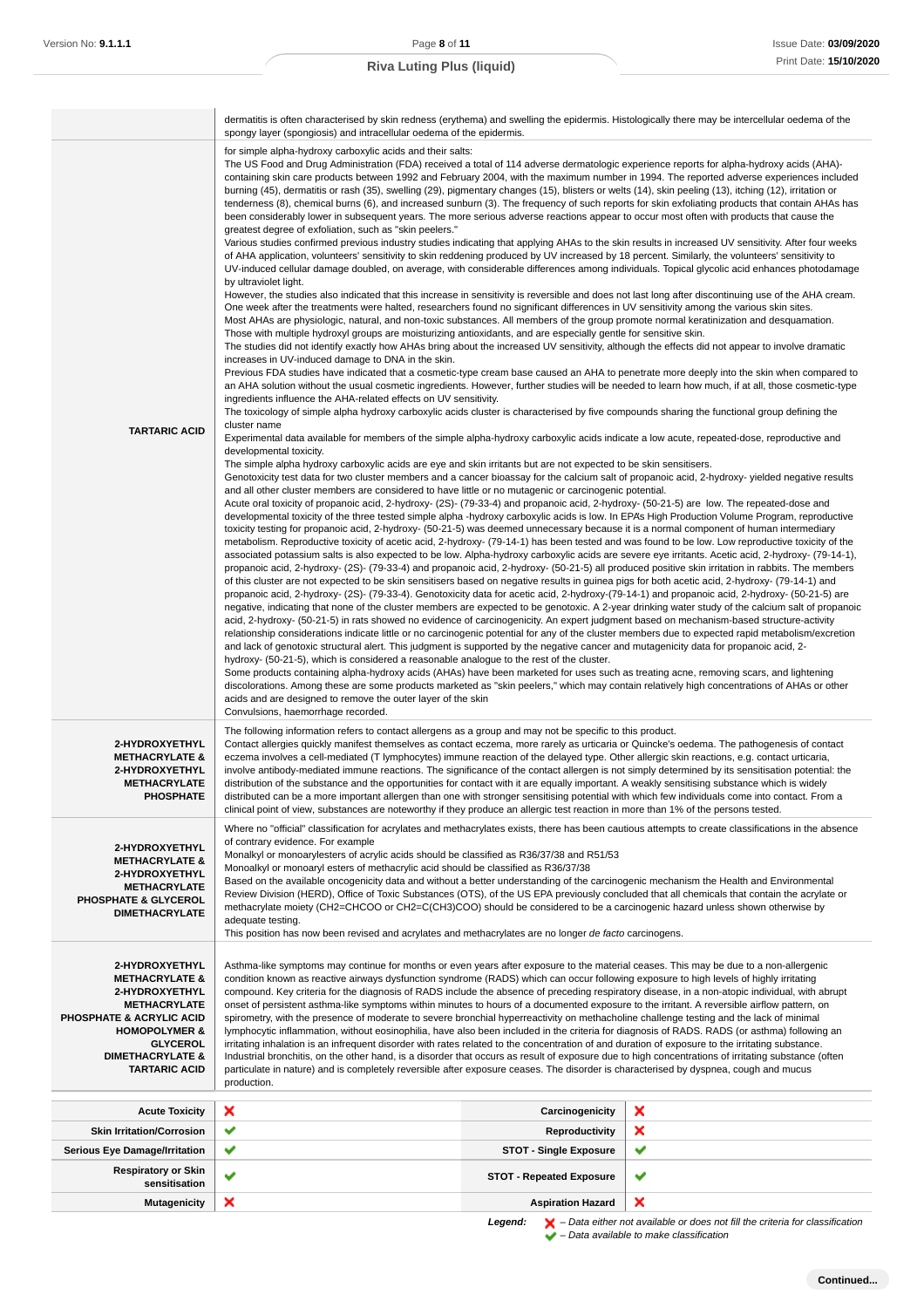# **SECTION 12 Ecological information**

| Version No: 9.1.1.1                                         |                           | Page 9 of 11                                                                                                                                                                                                                                                                                                                                                                                    |                                                                |                  |                            | Issue Date: 03/09/202                              |
|-------------------------------------------------------------|---------------------------|-------------------------------------------------------------------------------------------------------------------------------------------------------------------------------------------------------------------------------------------------------------------------------------------------------------------------------------------------------------------------------------------------|----------------------------------------------------------------|------------------|----------------------------|----------------------------------------------------|
|                                                             |                           | <b>Riva Luting Plus (liquid)</b>                                                                                                                                                                                                                                                                                                                                                                |                                                                |                  |                            | Print Date: 15/10/202                              |
|                                                             |                           |                                                                                                                                                                                                                                                                                                                                                                                                 |                                                                |                  |                            |                                                    |
|                                                             |                           |                                                                                                                                                                                                                                                                                                                                                                                                 |                                                                |                  |                            |                                                    |
| <b>SECTION 12 Ecological information</b><br><b>Toxicity</b> |                           |                                                                                                                                                                                                                                                                                                                                                                                                 |                                                                |                  |                            |                                                    |
|                                                             |                           |                                                                                                                                                                                                                                                                                                                                                                                                 |                                                                |                  |                            |                                                    |
| <b>Riva Luting Plus (liquid)</b>                            | <b>Endpoint</b><br>Not    | <b>Test Duration (hr)</b>                                                                                                                                                                                                                                                                                                                                                                       | <b>Species</b>                                                 |                  | Value<br>Not               | <b>Source</b><br>Not                               |
|                                                             | Available                 | Not Available                                                                                                                                                                                                                                                                                                                                                                                   | Not Available                                                  |                  | Available                  | Available                                          |
|                                                             | Endpoint                  | <b>Test Duration (hr)</b>                                                                                                                                                                                                                                                                                                                                                                       | <b>Species</b>                                                 |                  | Value                      | Source                                             |
|                                                             | <b>LC50</b>               | 96                                                                                                                                                                                                                                                                                                                                                                                              | Fish                                                           |                  | $>100$ mg/L                | $\overline{c}$                                     |
| 2-hydroxyethyl methacrylate                                 | EC50                      | 48                                                                                                                                                                                                                                                                                                                                                                                              | Crustacea                                                      |                  | 210mg/L                    | $\overline{2}$                                     |
|                                                             | EC50                      | 72                                                                                                                                                                                                                                                                                                                                                                                              | Algae or other aquatic plants                                  |                  | >1-260mg/L                 | $\overline{\mathbf{c}}$                            |
|                                                             | <b>NOEC</b>               | 504                                                                                                                                                                                                                                                                                                                                                                                             | Crustacea                                                      |                  | 24.1mg/L                   | $\overline{\mathbf{c}}$                            |
|                                                             | Endpoint                  | <b>Test Duration (hr)</b>                                                                                                                                                                                                                                                                                                                                                                       | <b>Species</b>                                                 |                  | Value                      | <b>Source</b>                                      |
|                                                             | <b>LC50</b>               | 96                                                                                                                                                                                                                                                                                                                                                                                              | Fish                                                           |                  | $>112$ mg/L                | $\mathbf 2$                                        |
| 2-hydroxyethyl methacrylate                                 | EC50                      | 48                                                                                                                                                                                                                                                                                                                                                                                              | Crustacea                                                      |                  | 68mg/L                     | $\overline{\mathbf{c}}$                            |
| phosphate                                                   | EC50                      | 72                                                                                                                                                                                                                                                                                                                                                                                              | Algae or other aquatic plants                                  |                  | 39mg/L                     | $\overline{2}$                                     |
|                                                             | <b>NOEC</b>               | 72                                                                                                                                                                                                                                                                                                                                                                                              | Algae or other aquatic plants                                  |                  | $>=30mg/L$                 | $\overline{c}$                                     |
|                                                             |                           |                                                                                                                                                                                                                                                                                                                                                                                                 |                                                                |                  |                            |                                                    |
|                                                             | Endpoint                  | <b>Test Duration (hr)</b>                                                                                                                                                                                                                                                                                                                                                                       | <b>Species</b>                                                 |                  | Value                      | Source                                             |
|                                                             | LC50                      | 96                                                                                                                                                                                                                                                                                                                                                                                              | Fish                                                           |                  | 27mg/L                     | $\overline{c}$                                     |
| acrylic acid homopolymer                                    | EC50                      | 48                                                                                                                                                                                                                                                                                                                                                                                              | Crustacea                                                      |                  | 47mg/L                     | $\overline{\mathbf{c}}$                            |
|                                                             | EC50<br><b>NOEC</b>       | 72<br>72                                                                                                                                                                                                                                                                                                                                                                                        | Algae or other aquatic plants<br>Algae or other aquatic plants |                  | $0.75$ mg/L<br>$0.03$ mg/L | $\overline{\mathbf{c}}$<br>$\overline{\mathbf{c}}$ |
|                                                             |                           |                                                                                                                                                                                                                                                                                                                                                                                                 |                                                                |                  |                            |                                                    |
|                                                             | Endpoint                  | <b>Test Duration (hr)</b>                                                                                                                                                                                                                                                                                                                                                                       | <b>Species</b>                                                 |                  | Value                      | <b>Source</b>                                      |
| glycerol dimethacrylate                                     | Not<br>Available          | Not Available                                                                                                                                                                                                                                                                                                                                                                                   | Not Available                                                  |                  |                            | Not<br>Available                                   |
|                                                             | Endpoint                  | <b>Test Duration (hr)</b>                                                                                                                                                                                                                                                                                                                                                                       | <b>Species</b>                                                 |                  |                            | <b>Source</b>                                      |
|                                                             | LC50                      | 96                                                                                                                                                                                                                                                                                                                                                                                              | Fish                                                           |                  |                            | $\overline{\mathbf{c}}$                            |
|                                                             | EC50                      | 48                                                                                                                                                                                                                                                                                                                                                                                              | Crustacea                                                      |                  | 93.313mg/L                 | $\overline{\mathbf{c}}$                            |
| tartaric acid                                               | <b>EC50</b>               | 72                                                                                                                                                                                                                                                                                                                                                                                              | Algae or other aquatic plants                                  |                  | 51.404mg/L                 | $\overline{\mathbf{c}}$                            |
|                                                             | EC <sub>0</sub>           | 32                                                                                                                                                                                                                                                                                                                                                                                              | Crustacea                                                      |                  | 135mg/L                    | $\overline{2}$                                     |
|                                                             | <b>NOEC</b>               | 72                                                                                                                                                                                                                                                                                                                                                                                              | Algae or other aquatic plants                                  |                  | 3.125mg/L                  | $\overline{\mathbf{c}}$                            |
| Legend:                                                     |                           | Extracted from 1. IUCLID Toxicity Data 2. Europe ECHA Registered Substances - Ecotoxicological Information - Aquatic Toxicity 3. EPIWIN Suite<br>V3.12 (QSAR) - Aquatic Toxicity Data (Estimated) 4. US EPA, Ecotox database - Aquatic Toxicity Data 5. ECETOC Aquatic Hazard Assessment<br>Data 6. NITE (Japan) - Bioconcentration Data 7. METI (Japan) - Bioconcentration Data 8. Vendor Data |                                                                |                  |                            |                                                    |
| <b>DO NOT</b> discharge into sewer or waterways.            |                           |                                                                                                                                                                                                                                                                                                                                                                                                 |                                                                |                  |                            |                                                    |
| Persistence and degradability                               |                           |                                                                                                                                                                                                                                                                                                                                                                                                 |                                                                |                  |                            |                                                    |
| Ingredient                                                  | Persistence: Water/Soil   |                                                                                                                                                                                                                                                                                                                                                                                                 |                                                                | Persistence: Air |                            |                                                    |
| 2-hydroxyethyl methacrylate                                 | LOW                       |                                                                                                                                                                                                                                                                                                                                                                                                 |                                                                | LOW              |                            |                                                    |
| acrylic acid homopolymer                                    | LOW                       |                                                                                                                                                                                                                                                                                                                                                                                                 |                                                                | LOW              |                            |                                                    |
| glycerol dimethacrylate                                     | LOW                       |                                                                                                                                                                                                                                                                                                                                                                                                 |                                                                | LOW              |                            |                                                    |
| tartaric acid                                               | LOW                       |                                                                                                                                                                                                                                                                                                                                                                                                 |                                                                | LOW              |                            |                                                    |
| <b>Bioaccumulative potential</b>                            |                           |                                                                                                                                                                                                                                                                                                                                                                                                 |                                                                |                  |                            |                                                    |
| Ingredient                                                  | <b>Bioaccumulation</b>    |                                                                                                                                                                                                                                                                                                                                                                                                 |                                                                |                  |                            |                                                    |
| 2-hydroxyethyl methacrylate                                 | $LOW (BCF = 1.54)$        |                                                                                                                                                                                                                                                                                                                                                                                                 |                                                                |                  |                            |                                                    |
| acrylic acid homopolymer                                    | LOW (LogKOW = $0.4415$ )  |                                                                                                                                                                                                                                                                                                                                                                                                 |                                                                |                  |                            |                                                    |
| glycerol dimethacrylate                                     | LOW (LogKOW = $1.1616$ )  |                                                                                                                                                                                                                                                                                                                                                                                                 |                                                                |                  |                            |                                                    |
| tartaric acid                                               | LOW (LogKOW = $-1.0017$ ) |                                                                                                                                                                                                                                                                                                                                                                                                 |                                                                |                  |                            |                                                    |
| <b>Mobility in soil</b>                                     |                           |                                                                                                                                                                                                                                                                                                                                                                                                 |                                                                |                  |                            |                                                    |
| Ingredient                                                  | <b>Mobility</b>           |                                                                                                                                                                                                                                                                                                                                                                                                 |                                                                |                  |                            |                                                    |
| 2-hydroxyethyl methacrylate                                 | $HIGH (KOC = 1.043)$      |                                                                                                                                                                                                                                                                                                                                                                                                 |                                                                |                  |                            |                                                    |
| acrylic acid homopolymer                                    | $HIGH (KOC = 1.201)$      |                                                                                                                                                                                                                                                                                                                                                                                                 |                                                                |                  |                            |                                                    |
| glycerol dimethacrylate                                     | LOW ( $KOC = 10$ )        |                                                                                                                                                                                                                                                                                                                                                                                                 |                                                                |                  |                            |                                                    |
| tartaric acid                                               | $HIGH (KOC = 1)$          |                                                                                                                                                                                                                                                                                                                                                                                                 |                                                                |                  |                            |                                                    |

### **DO NOT** discharge into sewer or waterways.

### **Persistence and degradability**

| Ingredient                  | Persistence: Water/Soil | Persistence: Air |
|-----------------------------|-------------------------|------------------|
| 2-hydroxyethyl methacrylate | LOW                     | LOW              |
| acrylic acid homopolymer    | LOW                     | LOW              |
| glycerol dimethacrylate     | LOW                     | LOW              |
| tartaric acid               | LOW                     | LOW              |

### **Bioaccumulative potential**

| Ingredient                  | <b>Bioaccumulation</b>    |  |  |
|-----------------------------|---------------------------|--|--|
| 2-hydroxyethyl methacrylate | LOW (BCF = $1.54$ )       |  |  |
| acrylic acid homopolymer    | LOW (LogKOW = $0.4415$ )  |  |  |
| glycerol dimethacrylate     | LOW (LogKOW = $1.1616$ )  |  |  |
| tartaric acid               | LOW (LogKOW = $-1.0017$ ) |  |  |

### **Mobility in soil**

| Ingredient                  | <b>Mobility</b>      |  |  |
|-----------------------------|----------------------|--|--|
| 2-hydroxyethyl methacrylate | $HIGH (KOC = 1.043)$ |  |  |
| acrylic acid homopolymer    | $HIGH (KOC = 1.201)$ |  |  |
| glycerol dimethacrylate     | LOW ( $KOC = 10$ )   |  |  |
| tartaric acid               | $HIGH (KOC = 1)$     |  |  |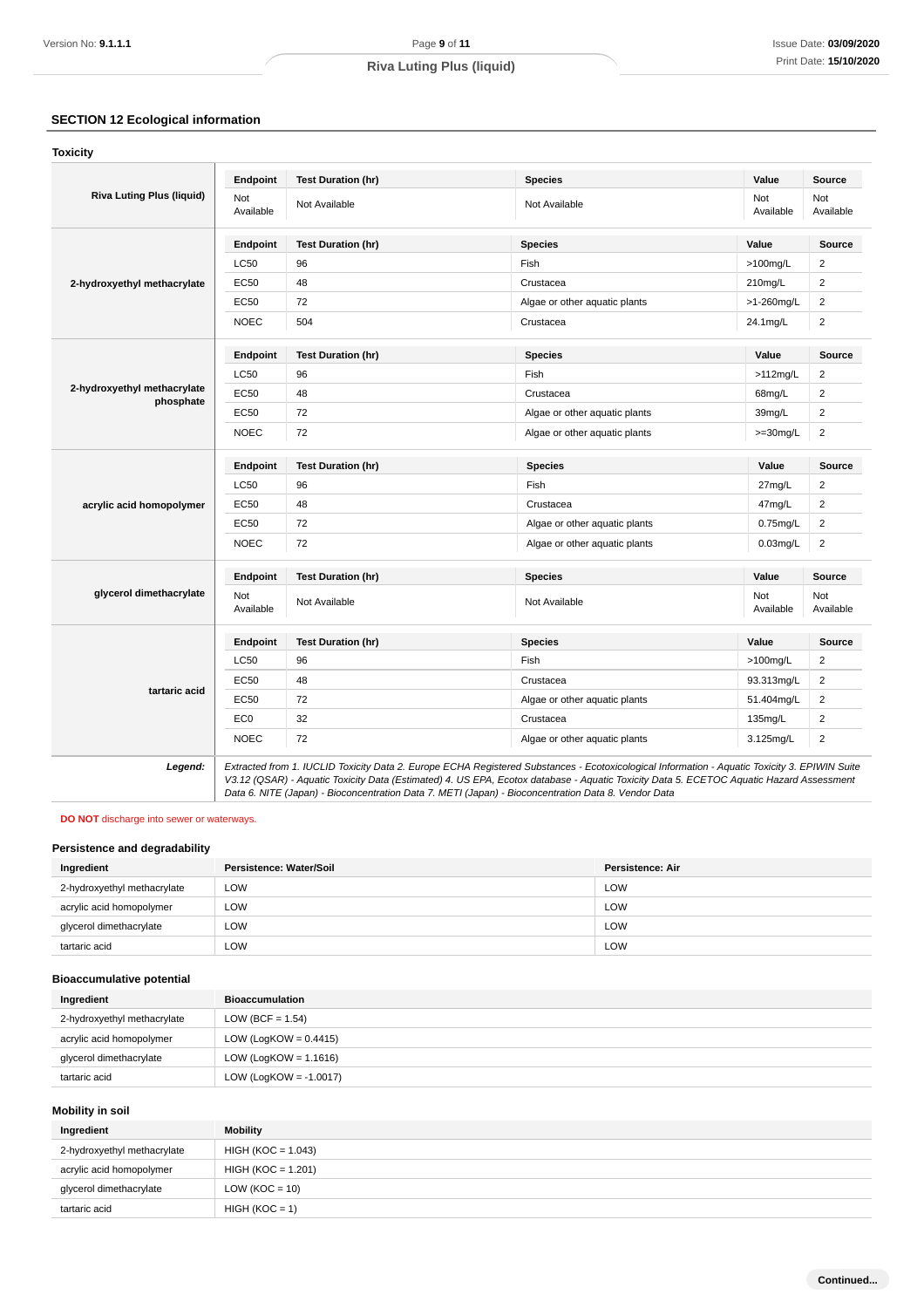### **SECTION 13 Disposal considerations**

| Waste treatment methods      |                                                                                                                                                                                                                                                                                                                                                                                                                                                 |  |  |  |
|------------------------------|-------------------------------------------------------------------------------------------------------------------------------------------------------------------------------------------------------------------------------------------------------------------------------------------------------------------------------------------------------------------------------------------------------------------------------------------------|--|--|--|
| Product / Packaging disposal | DO NOT allow wash water from cleaning or process equipment to enter drains.<br>It may be necessary to collect all wash water for treatment before disposal.<br>In all cases disposal to sewer may be subject to local laws and regulations and these should be considered first.<br>Where in doubt contact the responsible authority.<br>Consult State Land Waste Management Authority for disposal.<br>Bury residue in an authorised landfill. |  |  |  |

### **SECTION 14 Transport information**

| <b>Labels Required</b>  |                |  |
|-------------------------|----------------|--|
| <b>Marine Pollutant</b> | <b>NO</b>      |  |
| <b>HAZCHEM</b>          | Not Applicable |  |
|                         |                |  |

### **Land transport (ADG): NOT REGULATED FOR TRANSPORT OF DANGEROUS GOODS**

### **Air transport (ICAO-IATA / DGR): NOT REGULATED FOR TRANSPORT OF DANGEROUS GOODS**

#### **Sea transport (IMDG-Code / GGVSee): NOT REGULATED FOR TRANSPORT OF DANGEROUS GOODS**

**Transport in bulk according to Annex II of MARPOL and the IBC code** Not Applicable

### **SECTION 15 Regulatory information**

#### **Safety, health and environmental regulations / legislation specific for the substance or mixture**

# **2-hydroxyethyl methacrylate is found on the following regulatory lists**

Australia Hazardous Chemical Information System (HCIS) - Hazardous Chemicals Australia Standard for the Uniform Scheduling of Medicines and Poisons (SUSMP) - Schedule 5

### **2-hydroxyethyl methacrylate phosphate is found on the following regulatory lists** Australian Inventory of Industrial Chemicals (AIIC)

**acrylic acid homopolymer is found on the following regulatory lists**

**glycerol dimethacrylate is found on the following regulatory lists** Not Applicable

## **tartaric acid is found on the following regulatory lists**

Australian Inventory of Industrial Chemicals (AIIC)

### **National Inventory Status**

| <b>National Inventory</b>      | <b>Status</b>                                                                                                                                                                                            |  |  |
|--------------------------------|----------------------------------------------------------------------------------------------------------------------------------------------------------------------------------------------------------|--|--|
| Australia - AIIC               | No (glycerol dimethacrylate)                                                                                                                                                                             |  |  |
| Australia - Non-Industrial Use | No (2-hydroxyethyl methacrylate; 2-hydroxyethyl methacrylate phosphate; acrylic acid homopolymer; glycerol dimethacrylate; tartaric acid)                                                                |  |  |
| Canada - DSL                   | No (glycerol dimethacrylate)                                                                                                                                                                             |  |  |
| Canada - NDSL                  | No (2-hydroxyethyl methacrylate; 2-hydroxyethyl methacrylate phosphate; acrylic acid homopolymer; tartaric acid)                                                                                         |  |  |
| China - IECSC                  | Yes                                                                                                                                                                                                      |  |  |
| Europe - EINEC / ELINCS / NLP  | No (acrylic acid homopolymer)                                                                                                                                                                            |  |  |
| Japan - ENCS                   | Yes                                                                                                                                                                                                      |  |  |
| Korea - KECI                   | Yes                                                                                                                                                                                                      |  |  |
| New Zealand - NZIoC            | Yes                                                                                                                                                                                                      |  |  |
| Philippines - PICCS            | No (glycerol dimethacrylate)                                                                                                                                                                             |  |  |
| USA - TSCA                     | Yes                                                                                                                                                                                                      |  |  |
| Taiwan - TCSI                  | Yes                                                                                                                                                                                                      |  |  |
| Mexico - INSQ                  | No (2-hydroxyethyl methacrylate phosphate; glycerol dimethacrylate)                                                                                                                                      |  |  |
| Vietnam - NCI                  | Yes                                                                                                                                                                                                      |  |  |
| Russia - ARIPS                 | No (2-hydroxyethyl methacrylate phosphate; glycerol dimethacrylate)                                                                                                                                      |  |  |
| Legend:                        | Yes = All CAS declared ingredients are on the inventory<br>No = One or more of the CAS listed ingredients are not on the inventory and are not exempt from listing(see specific ingredients in brackets) |  |  |

### **SECTION 16 Other information**

| ∍-<br> | 23/0<br>$\overline{\phantom{a}}$<br>$\sim$ $\sim$ $\sim$<br>$\sim$<br>. |
|--------|-------------------------------------------------------------------------|
|        | ו^∩?<br>10/<br>.                                                        |

Australian Inventory of Industrial Chemicals (AIIC) **International Agency for Research on Cancer (IARC)** - Agents Classified by the IARC Monographs

Australian Inventory of Industrial Chemicals (AIIC)